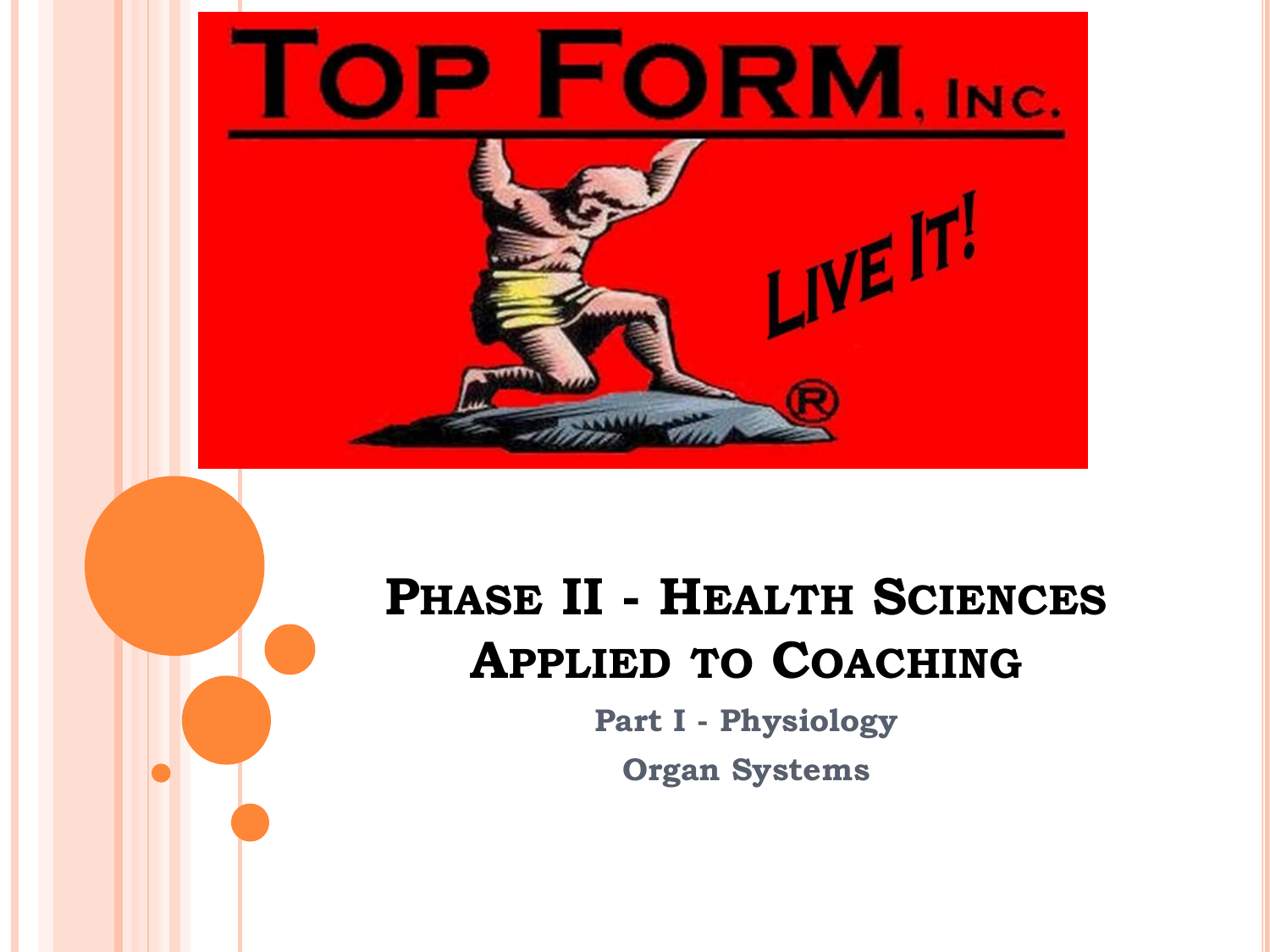#### NERVOUS SYSTEM

- Central Nervous System (CNS)
- o Peripheral Nervous System (PNS)
	- Afferent Division
	- Efferent Division
		- Somatic Nervous System (SNS)
		- Autonomic Nervous System (ANS)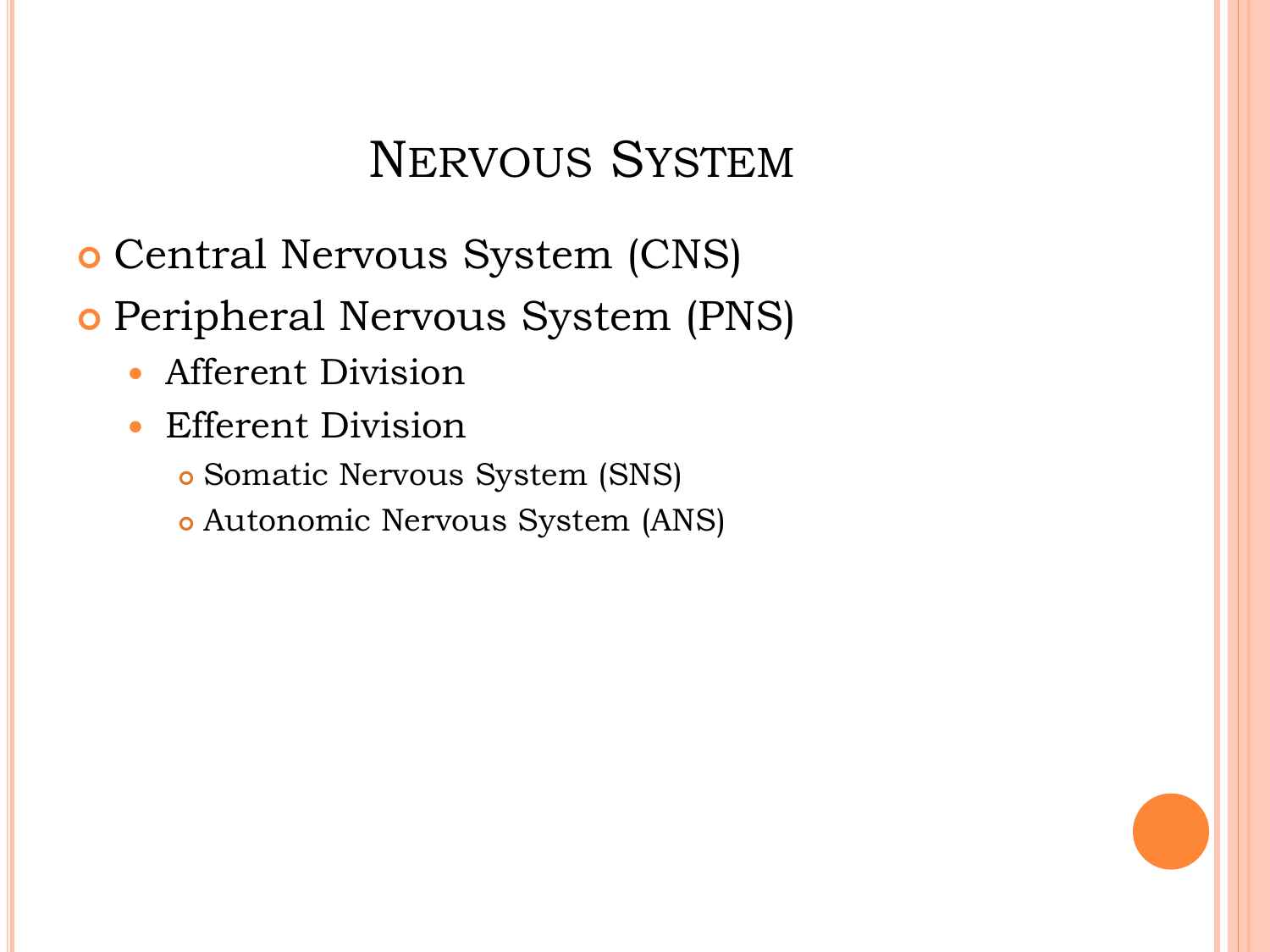## CENTRAL NERVOUS SYSTEM (CNS)

- Controls responses to stimuli
- Consists of all neural tissue in the body
- Neural tissue consists of two kinds of cells:
	- Neurons basic units
	- Neuroglia regulate environment around neurons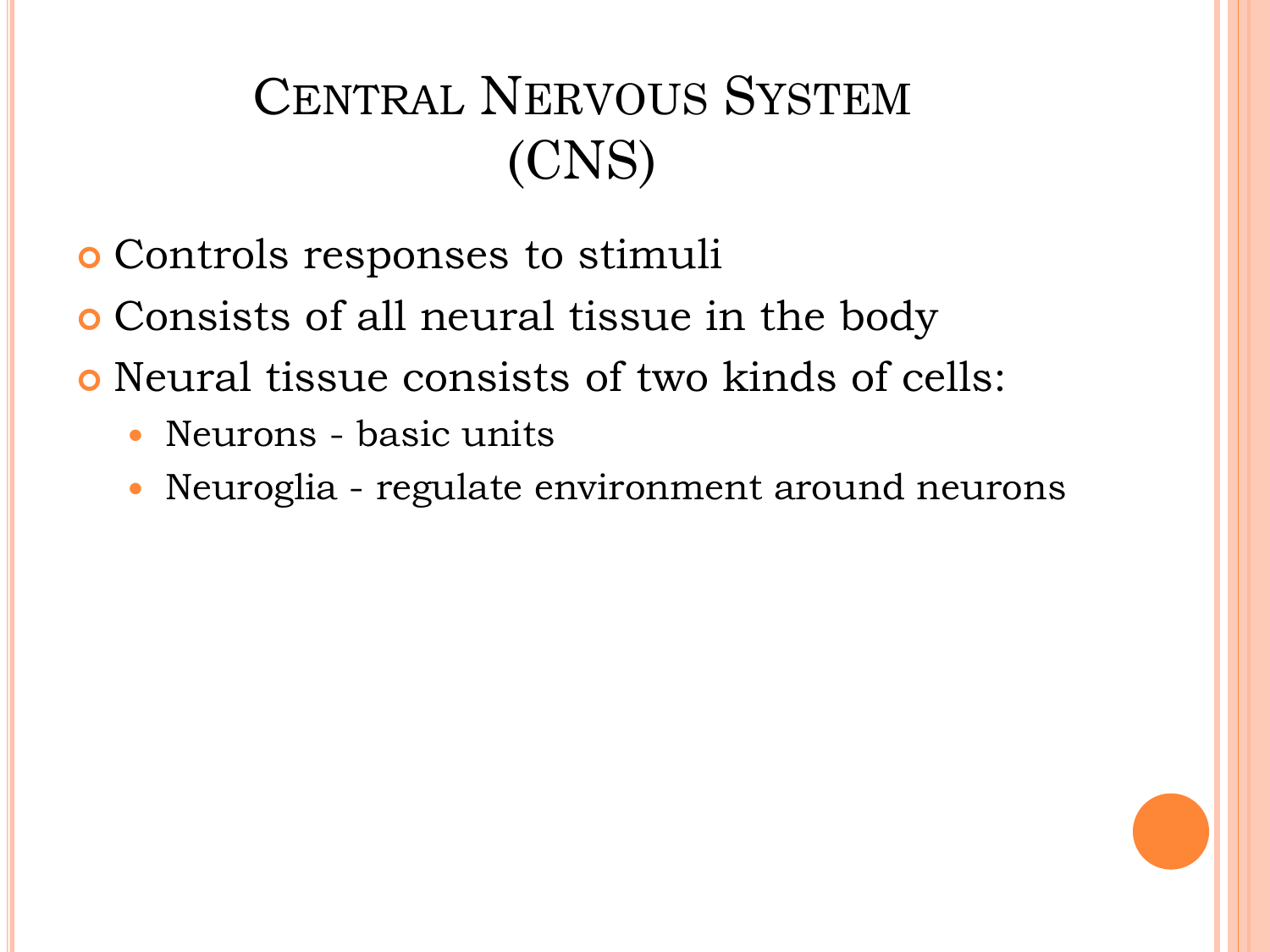## CNS - 3 FUNCTIONS

- Monitors internal and external environments
- o Integrates sensory info
- coordinates voluntary & involuntary responses of other organ systems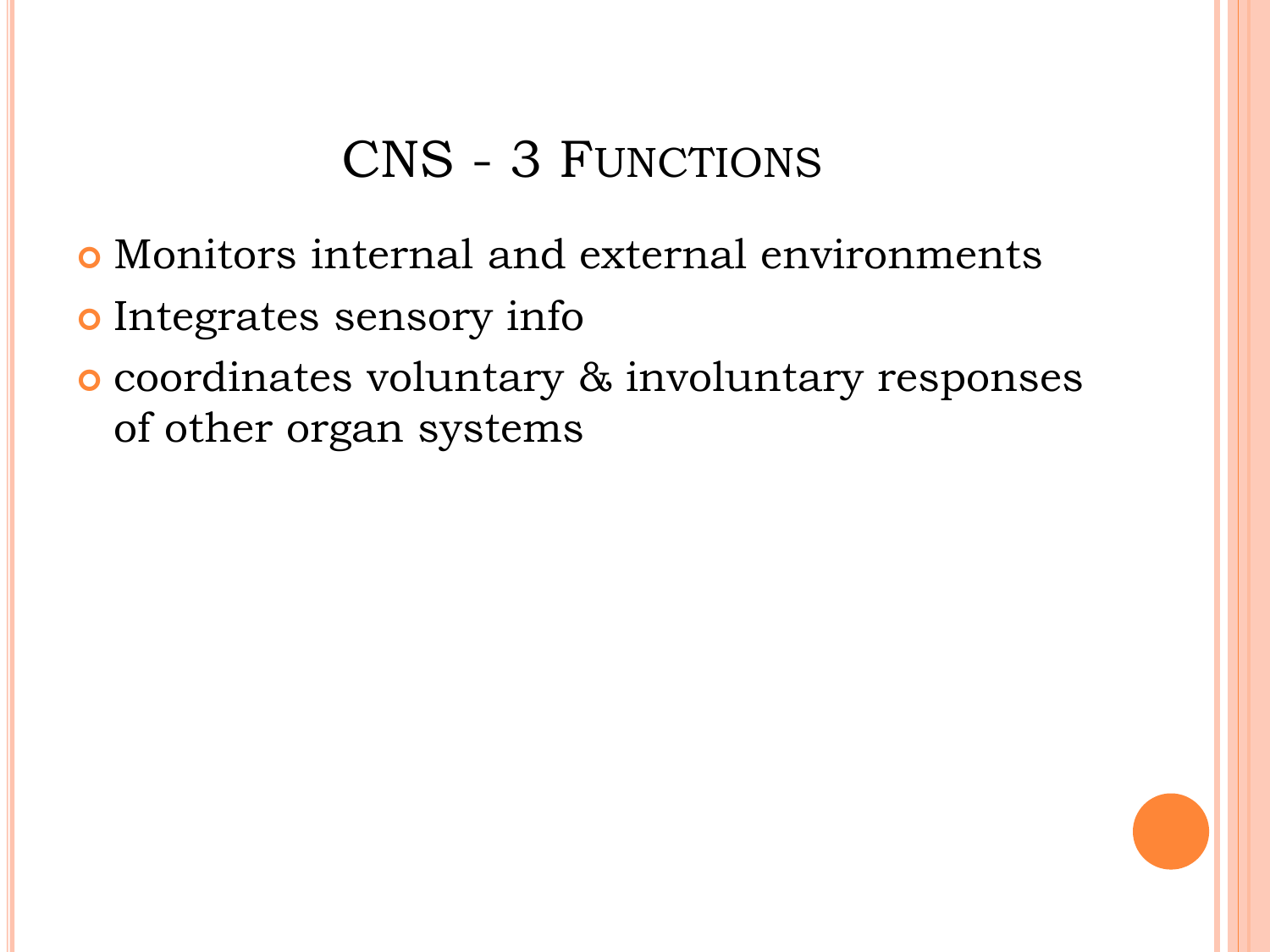### CNS - 3 FUNCTIONAL GROUPS FOR NEURONS

Sensory Neurons - form afferent div of PNS

- Exteroceptors info about external environment
- Interoceptors monitor other systems' activities
- Proprioceptors monitor position of skeletal muscles & joints
- Motor Neurons in efferent div of PNS
	- carry instructions from the CNS to other tissues, organs, & organ systems
- **o** Interneurons only in brain & spinal cord
	- Interconnect other neurons
	- responsible for analysis of sensory inputs & motor outputs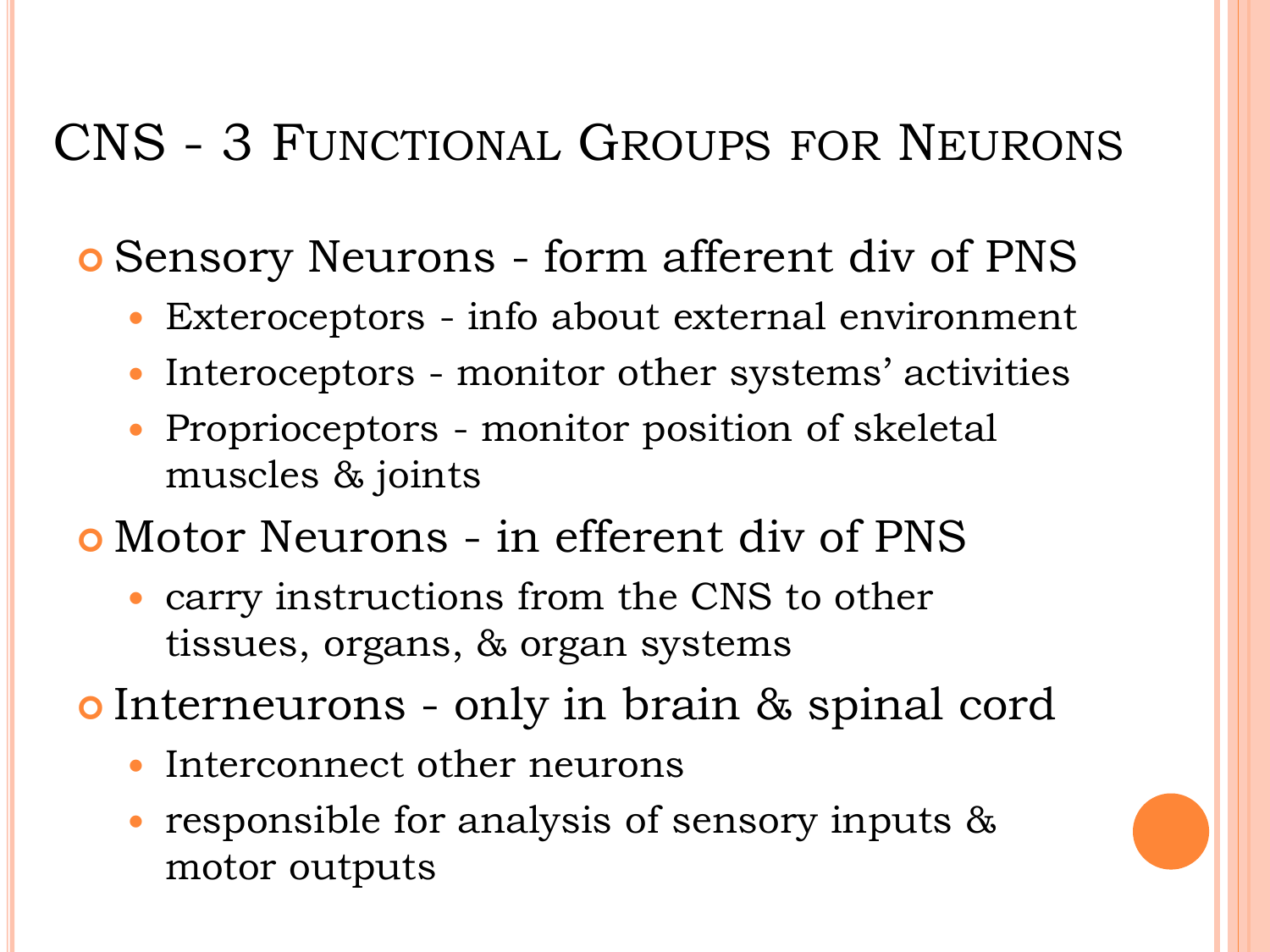#### CNS - REFLEXES

- Automatic motor responses triggered by specific stimuli
- **o** Help us maintain homeostasis by making rapid adjustments in organ function
- caused by conditions inside or outside body changing rapidly
- **o** Examples:
	- Heart Rate
	- Blood Pressure
	- Swallowing
	- Sneezing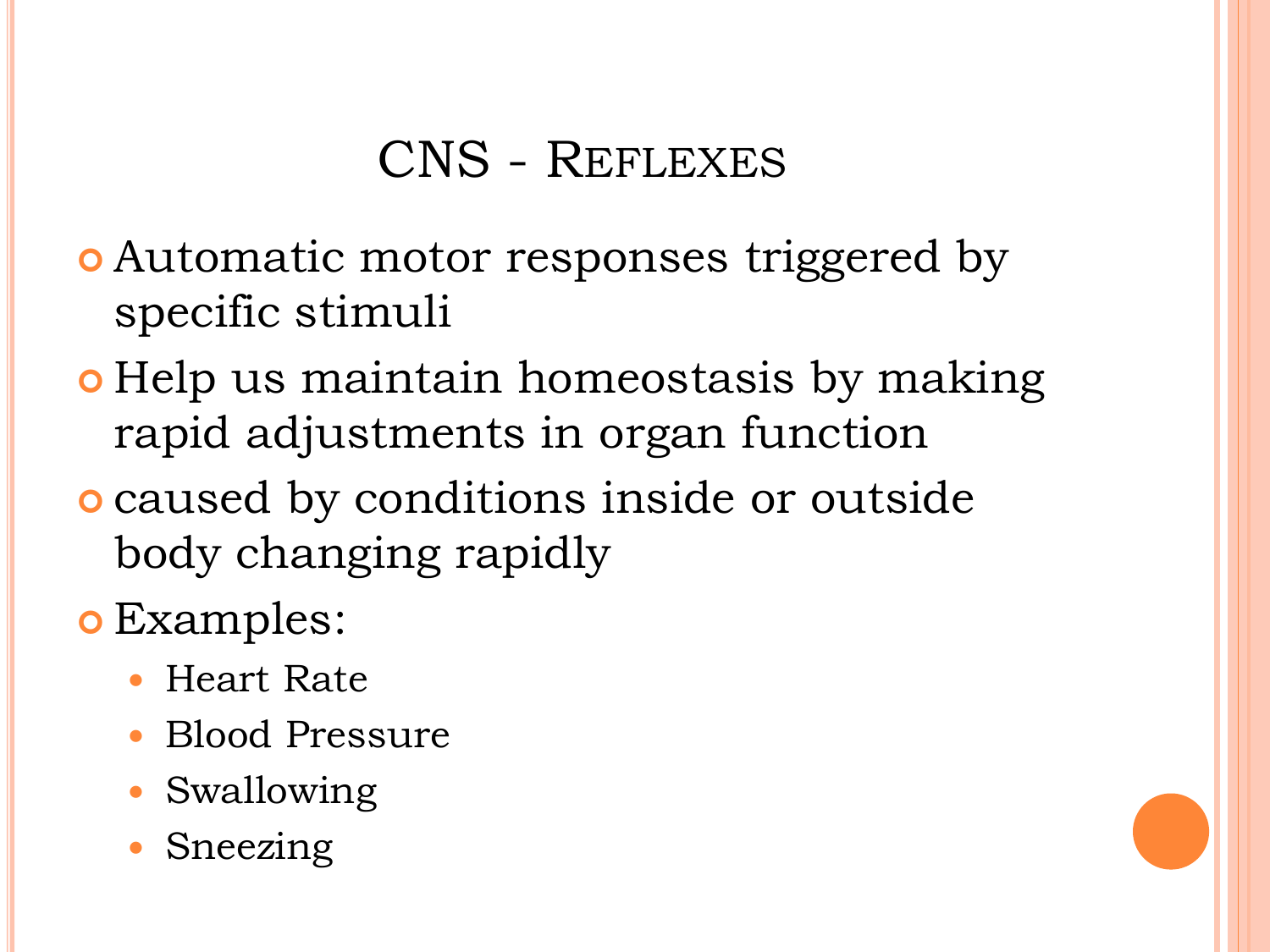#### CNS - REFLEXES CONT.

- Always produces same motor response to specific stimuli
- **o** Reflex usually opposes original stimulus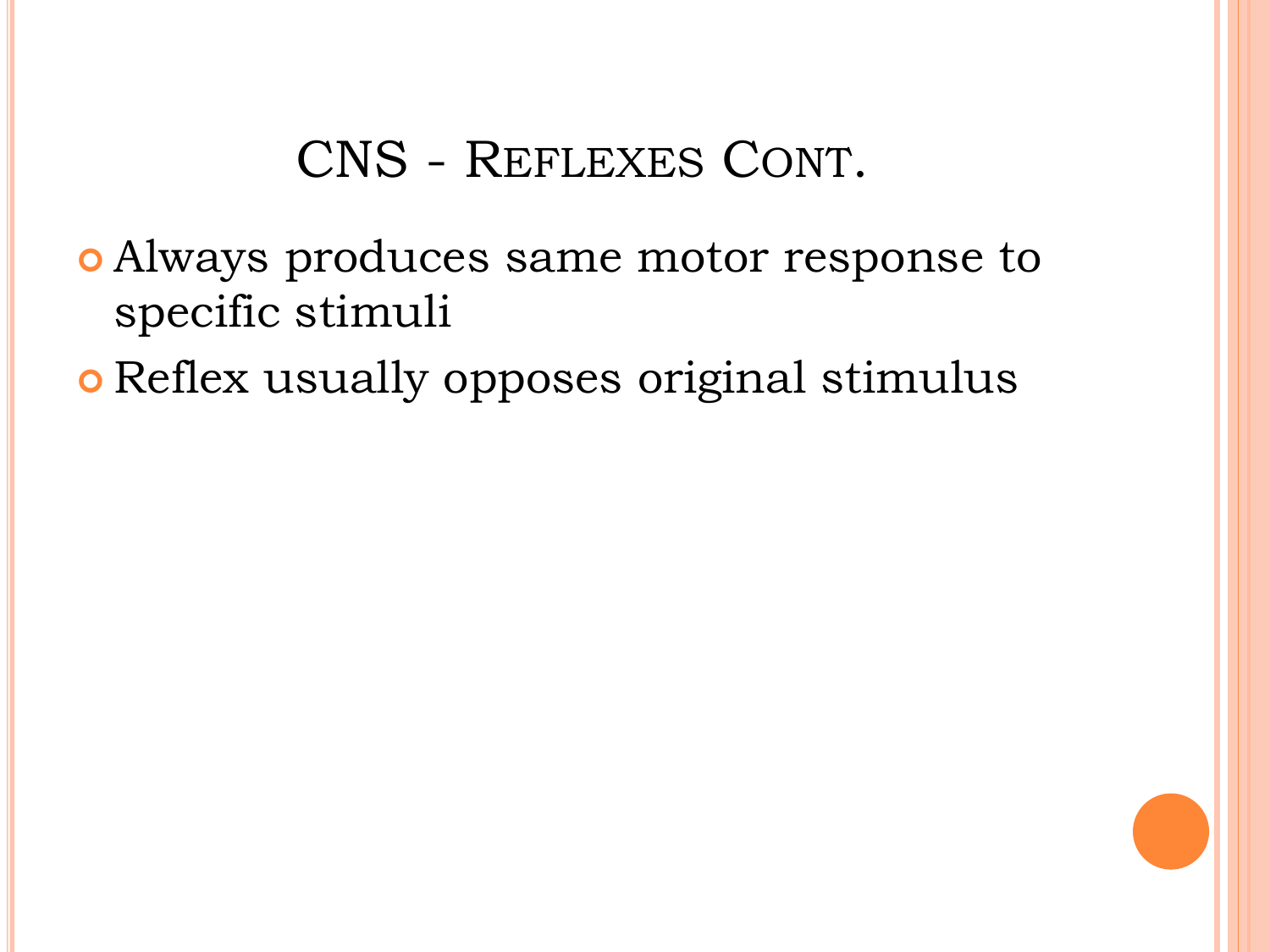## CNS - REFLEX ARC (5 STEPS)

- Arrival of stimulus & activation of receptor
- Activation of sensory neuron
- o Information processing
- Activation of motor neuron
- o Response by an effector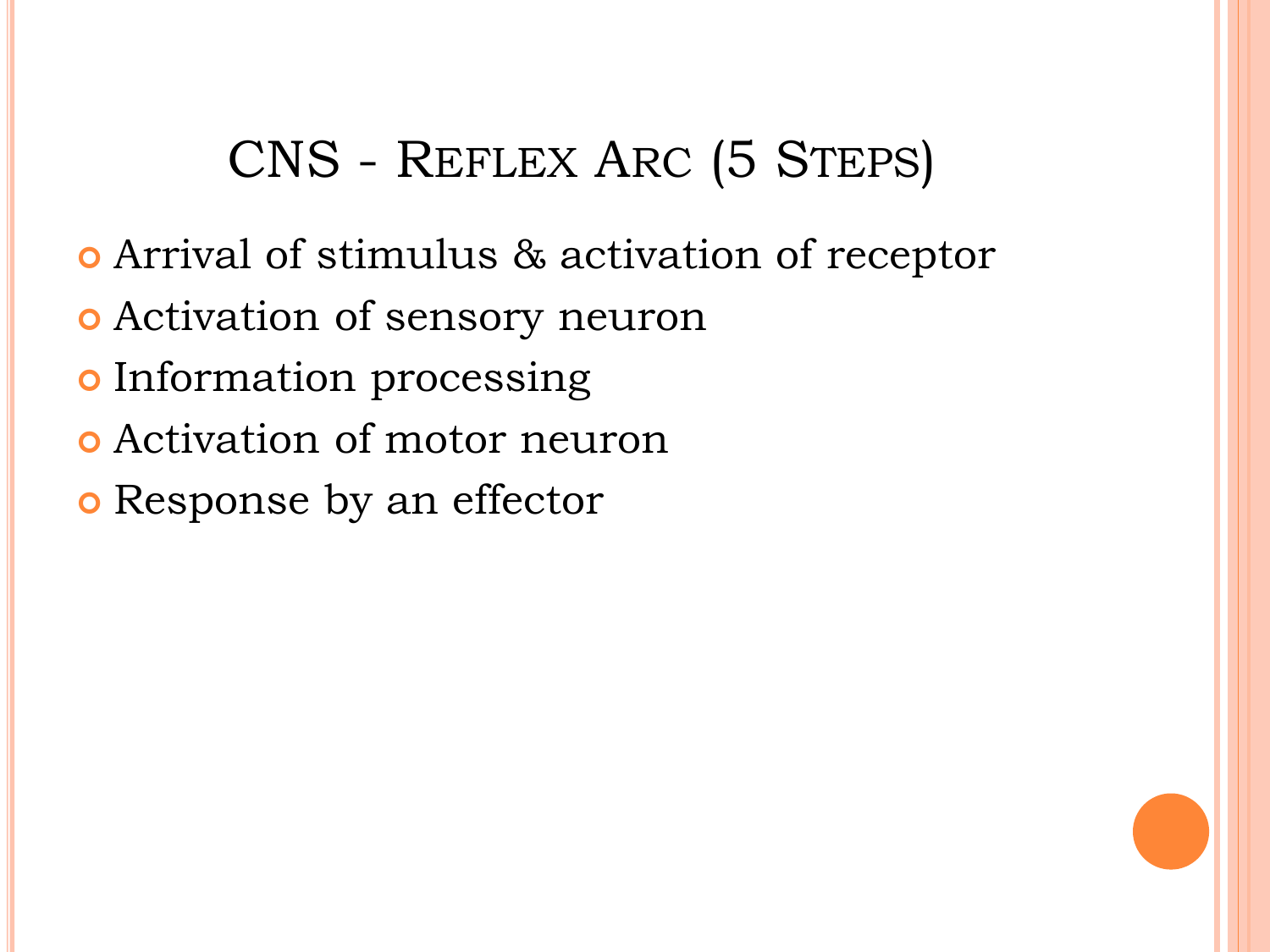### CNS - SPINAL CORD

## Major highway for the passage of **sensory** impulses **to the brain**

- major highway for the passage of **motor**  impulses **from the brain**
- o Integrates its own info & controls spinal reflexes
	- sitting
	- standing
	- walking
	- running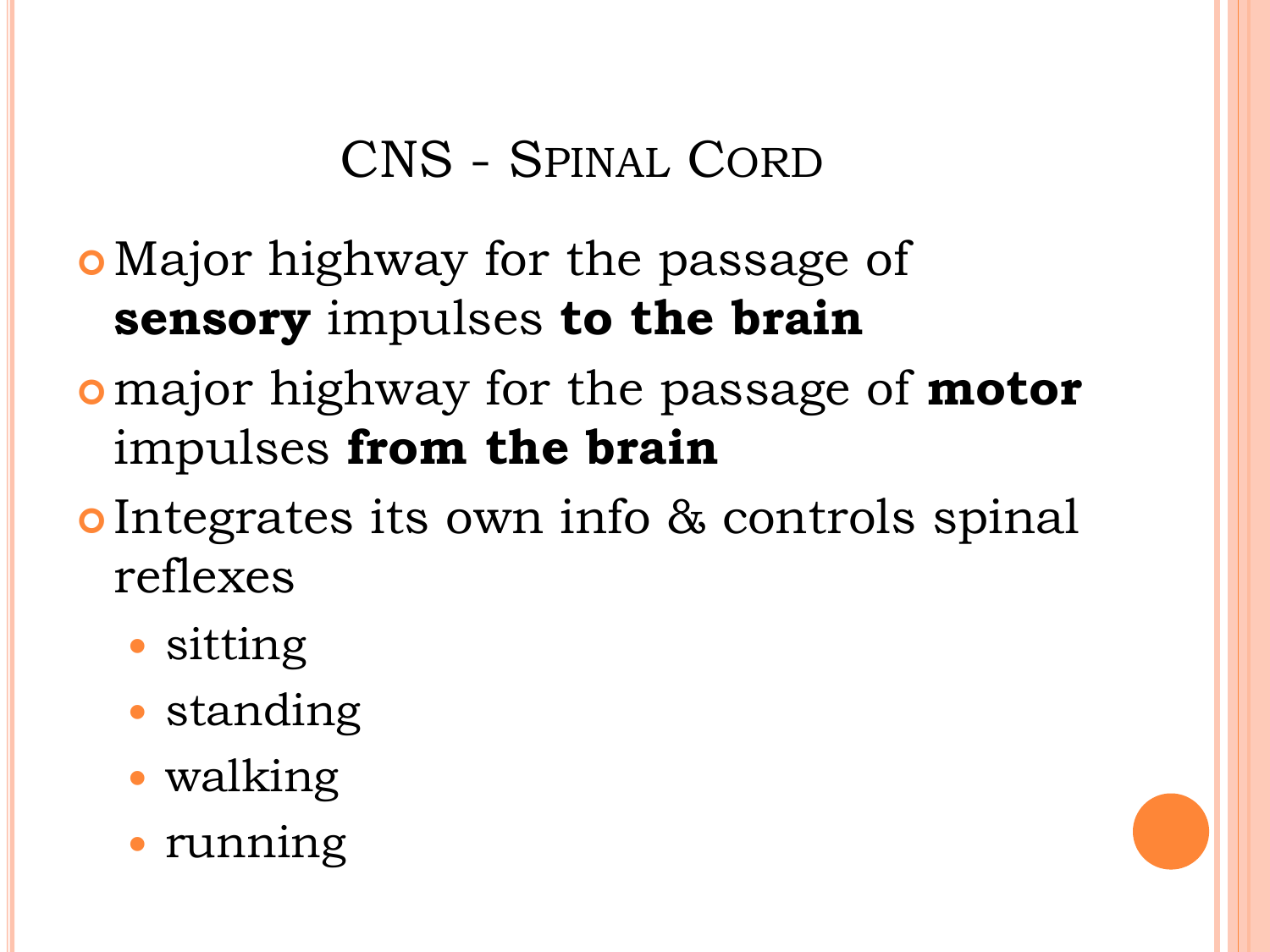#### CNS - BRAIN

- More complex than spinal cord
- responses to stimuli more versatile
- Yes, men have larger brains than women (about 10%), but there is NO correlation between brain size and intelligence guys!!!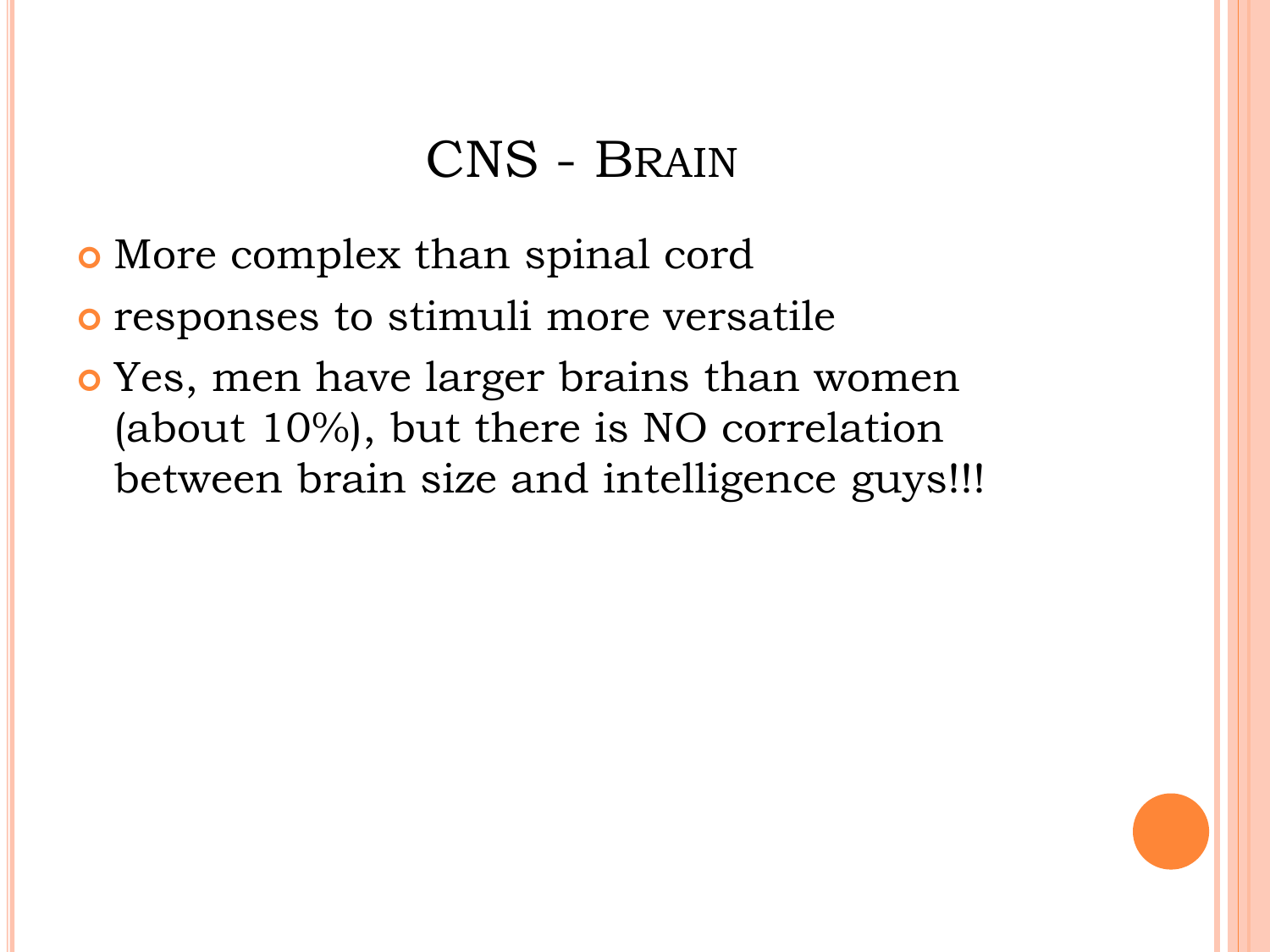### 6 MAJOR DIVISIONS OF THE BRAIN

- o Cerebrum
- Diencephalon
- Midbrain
- Pons
- Cerebellum
- Medulla Oblongata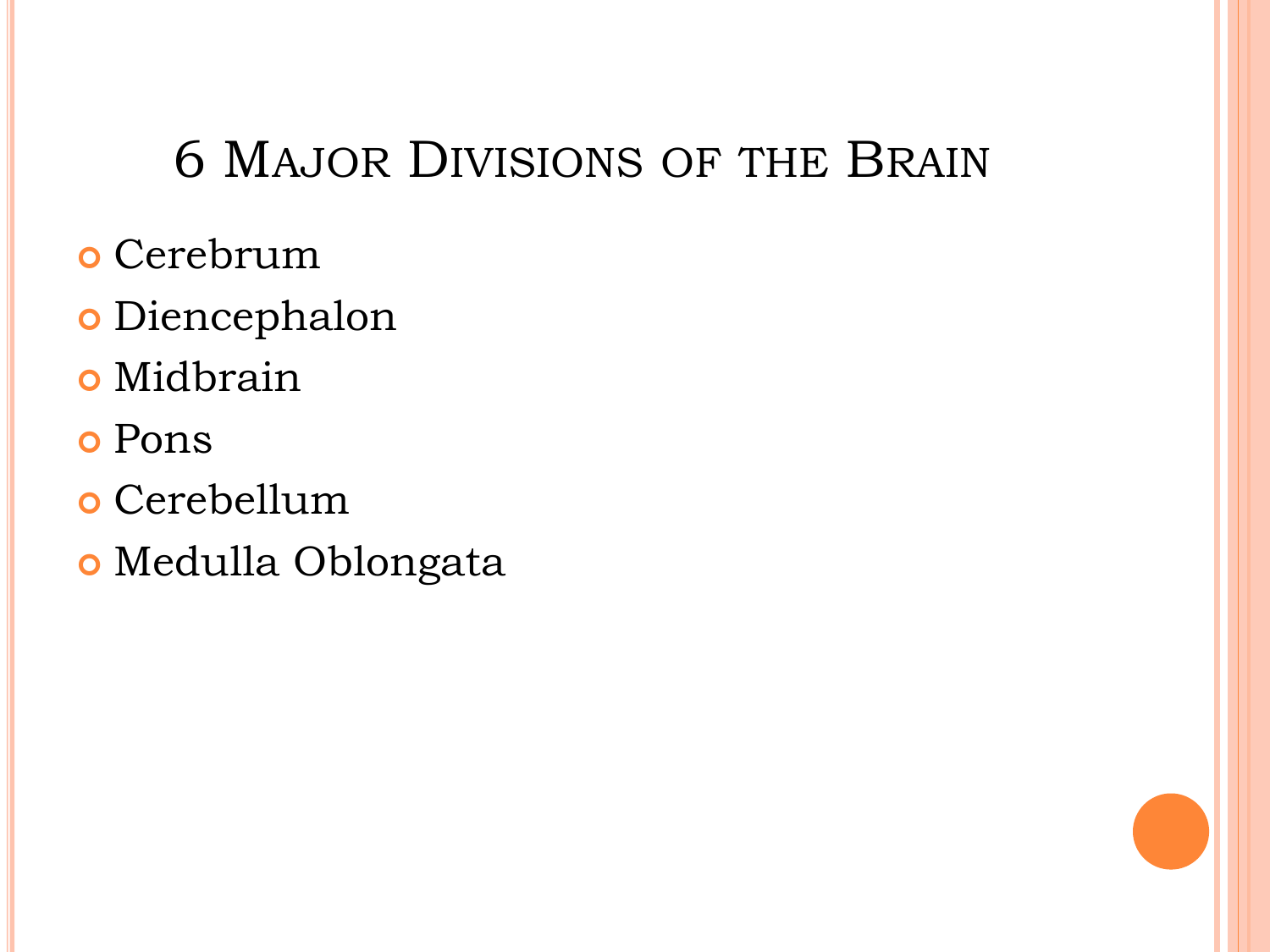## PERIPHERAL NERVOUS SYSTEM (PNS)

- Link between neurons of CNS & rest of body
- Includes cranial nerves
	- 12 pairs
	- connect directly to brain instead of spinal cord
	- can be sensory, motor, or mixed (both sensory & motor)
- o Includes spinal nerves
	- 31 pairs
	- grouped according to region of vertebral column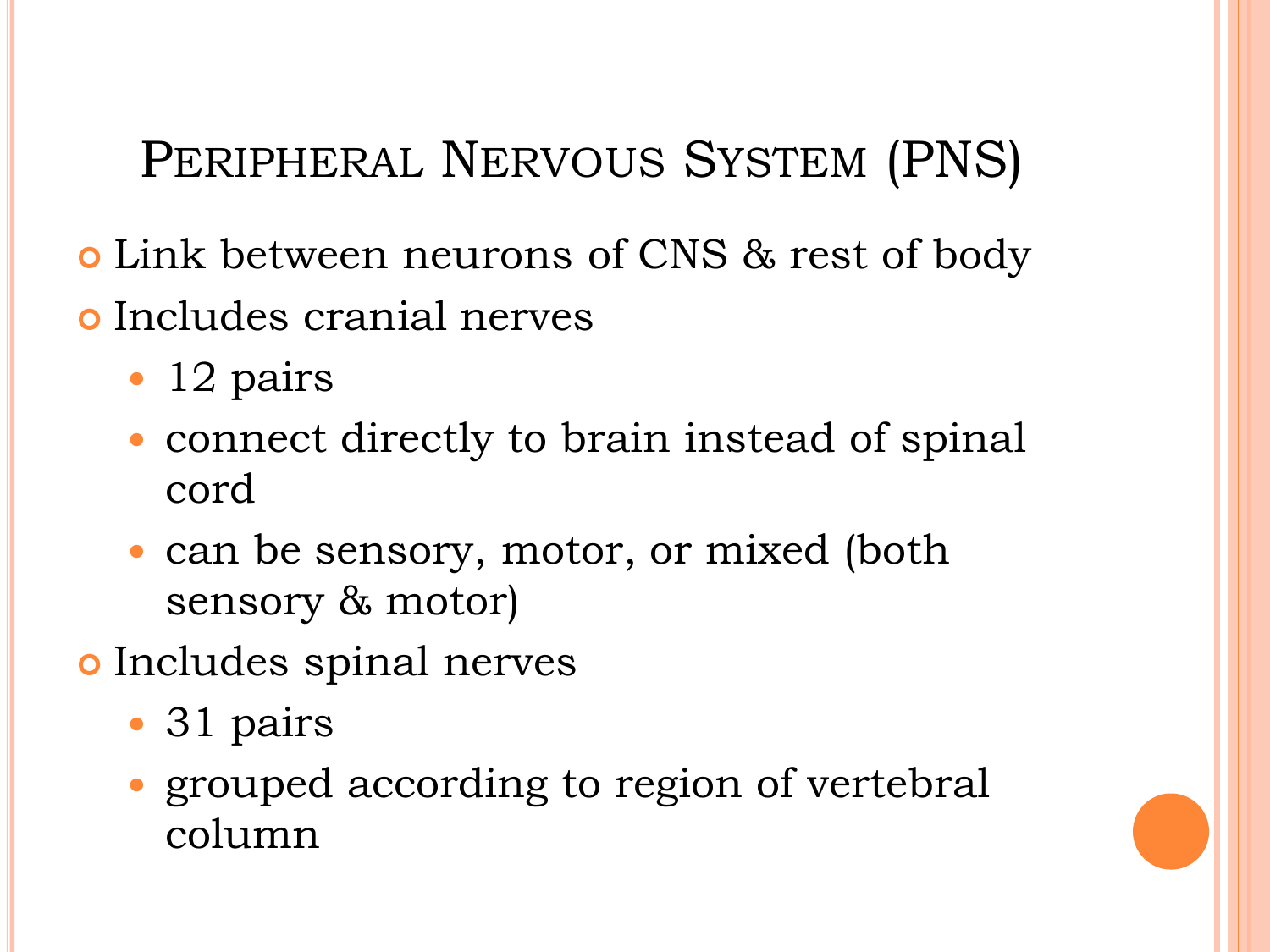#### PNS CONT.

Nerve Plexuses - nerve trunks

- Cervical Plexus muscles of neck & thoracic cavity
- Brachial Plexus shoulder girdle & upper limbs
- Lumbosacral Plexus pelvic girdle & lower limbs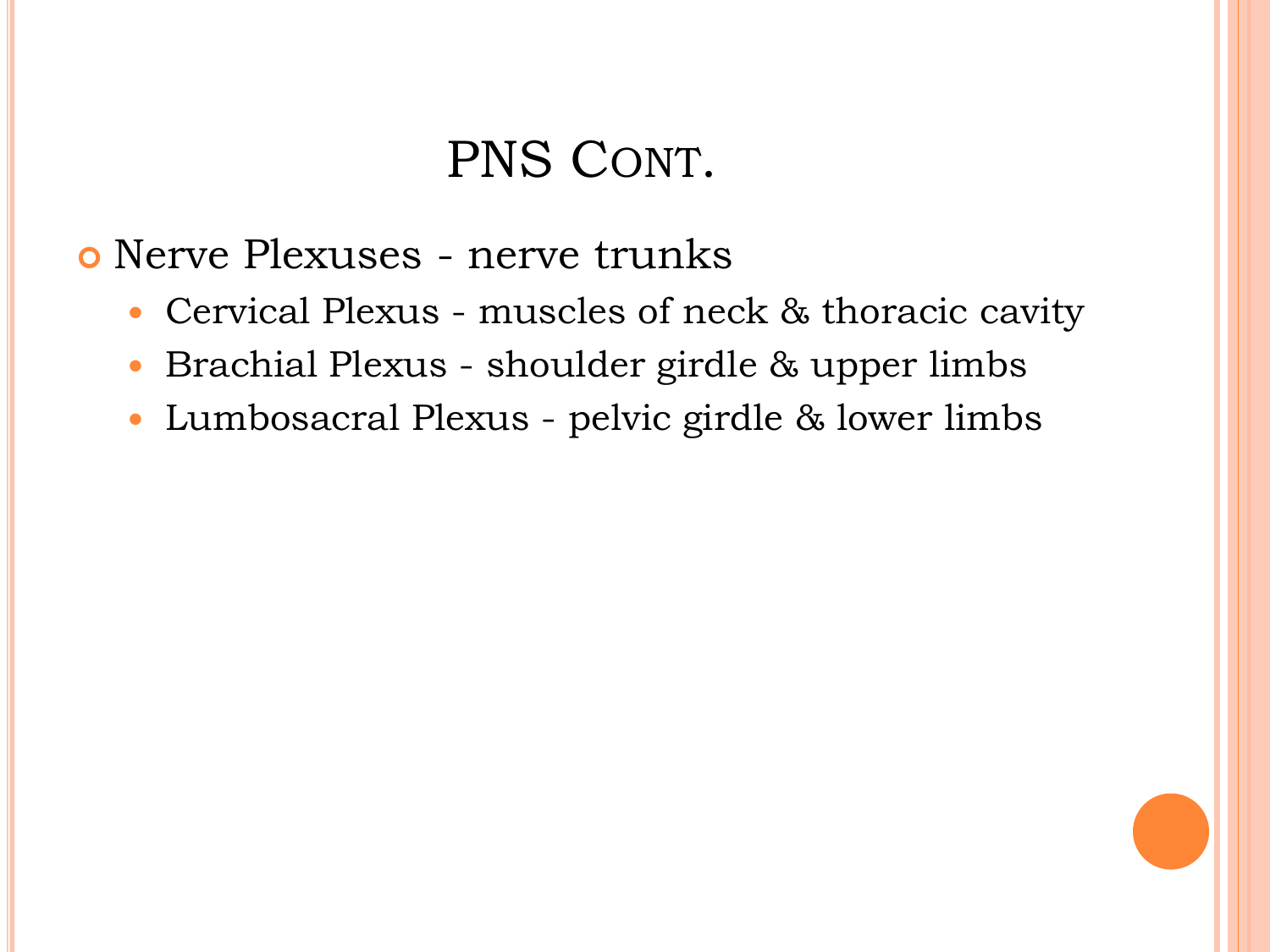#### PNS - REFLEXES

**o** Stretch Reflex - automatic regulation of muscle length

- important in maintaining normal posture & balance
- tested in such ways as knee jerk
- Muscle Spindles sensory receptors
	- bundles of small specialized muscle fibers in skeletal muscles
- Withdrawal Reflex move affected parts of body away from stimulus
	- usually triggered by painful stimulation, but can be touch or pressure receptors
	- Flexor Reflex withdrawal reflex that affects a limb (ex. Stepping on a tack)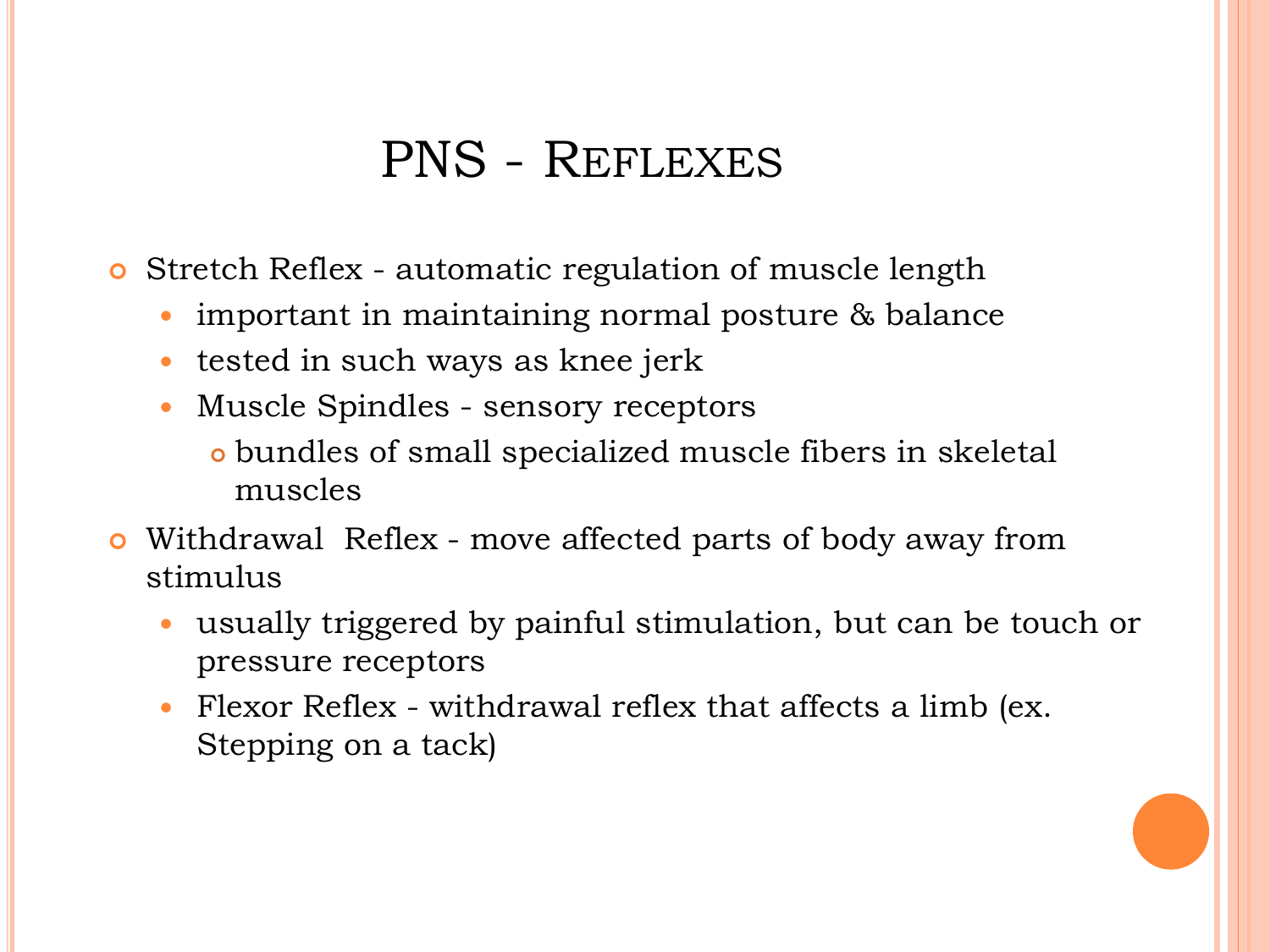#### INTEGUMENTARY SYSTEM

- Skin
- o Hair
- **o** Nails
- Various Glands
	- Can give signs of problems with other systems by changing:
		- Color
		- Flexibility
		- Sensitivity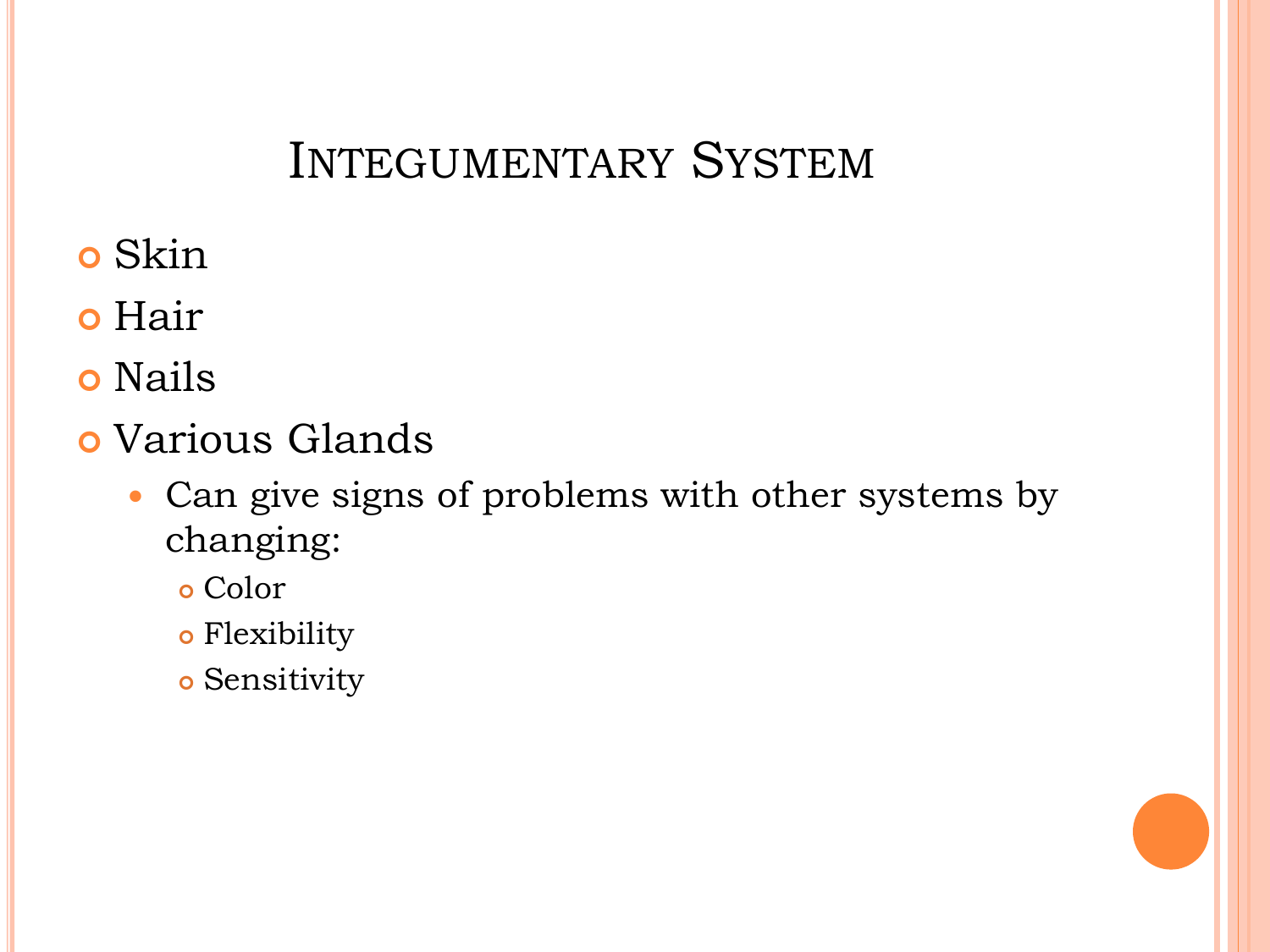## INTEGUMENTARY SYSTEM 5 FUNCTIONS

## **Protection** - protects underlying tissues & organs from impacts, chemicals, & infections; prevents loss of body fluids

- **Temperature Maintenance** regulates heat gains & losses to maintain normal body temps
- **Storage of Nutrients** deeper tissues reserve lipids as adipose tissue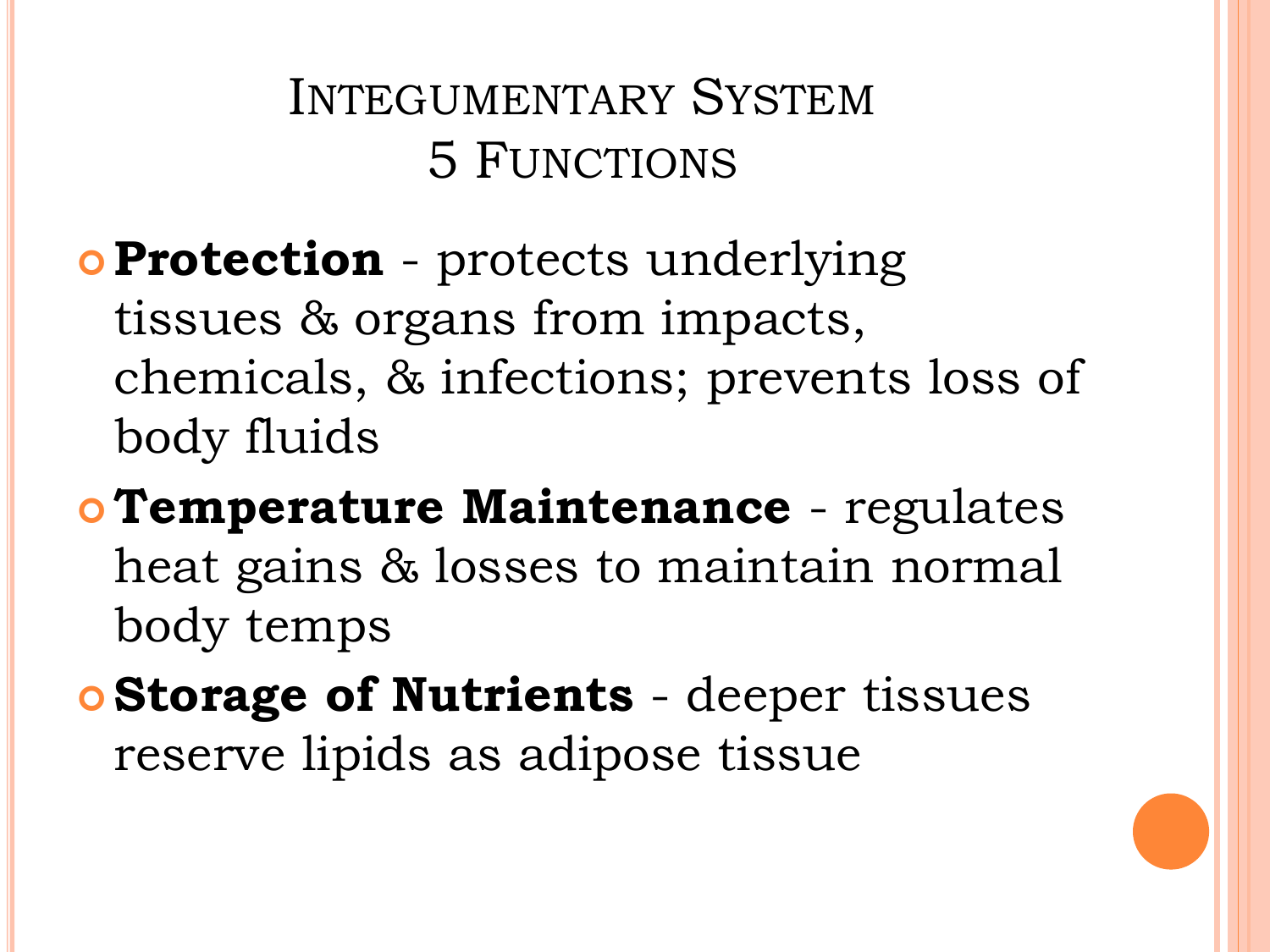INTEGUMENTARY SYSTEM 5 FUNCTIONS CONT.

- **Sensory Reception** receptors detect touch, pressure, pain, & temperature and relay it to nervous system
- **Excretion & Secretion** excrete salts, water, & organic wastes; produces milk As related to sport - sweating & temperature control during exercise to maintain homeostasis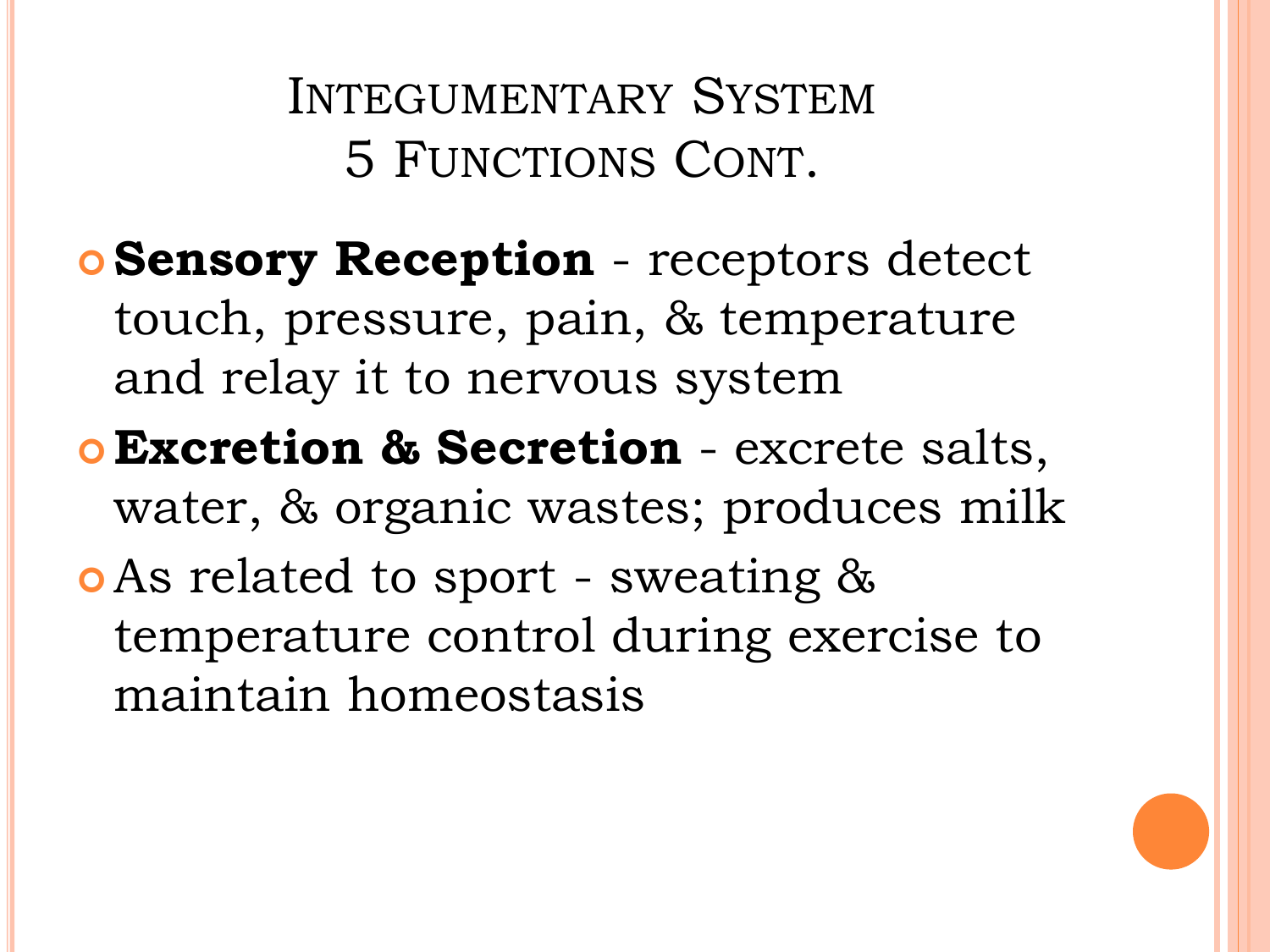#### ENDOCRINE SYSTEM

- **o** Includes all endocrine cells & tissues of the body
- Hormones are chemical messengers
	- released in one tissue & carried to target cells, where they bind & are read
	- carried via circulatory system
- Hormones divided into 3 groups based on chemical structure
	- amino acid derivatives
	- peptide hormones
	- lipid derivatives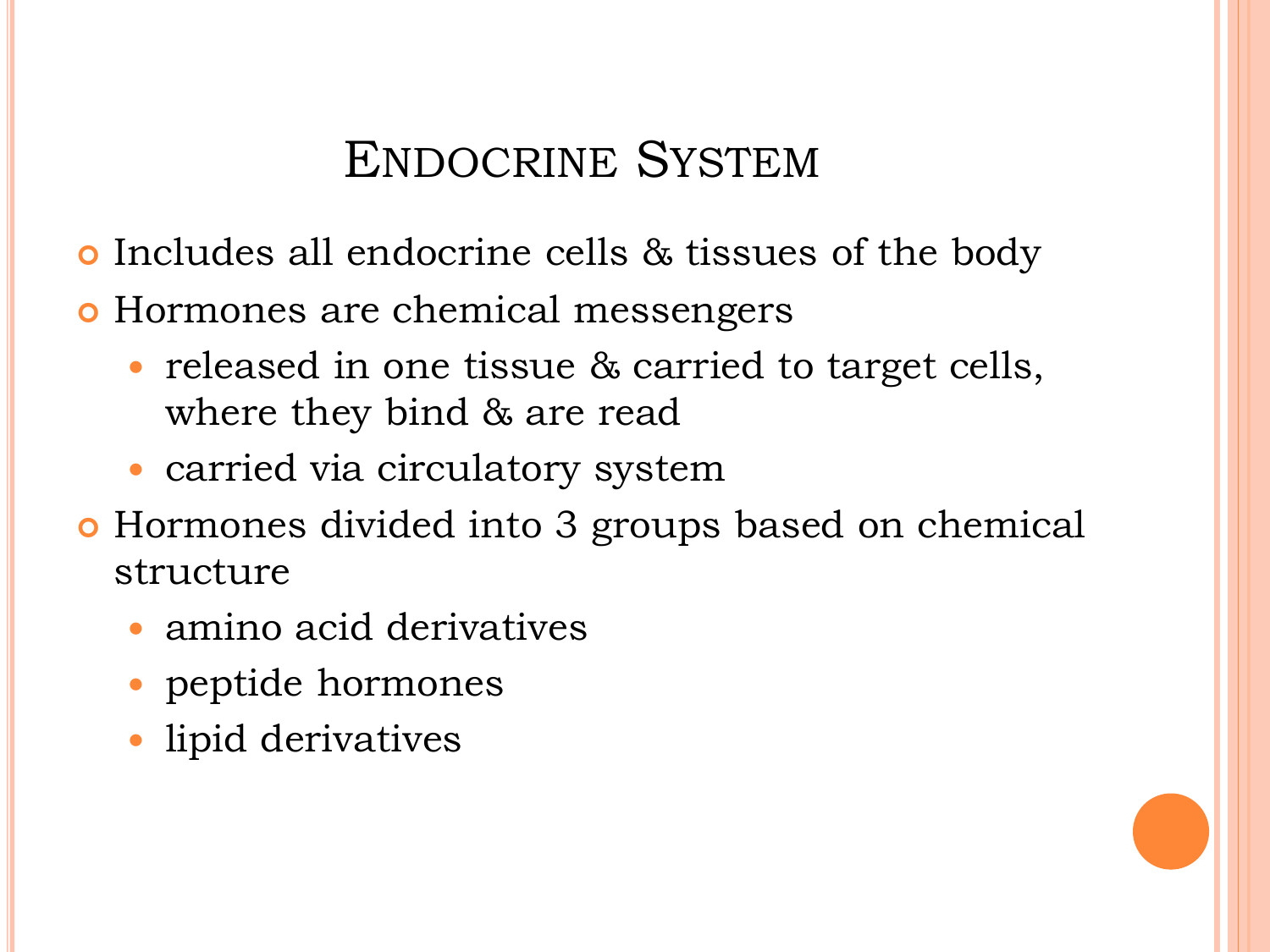## ENDOCRINE SYSTEM - 5 HORMONES & GROWTH

- Growth Hormone
	- not primary hormone involved
	- adults with deficiency can be normal of other 4 are normal
	- most noticeable w/ children where it supports muscular & skeletal development
	- under or over secretion can lead to dwarfism & gigantism
- Thyroid Hormone
	- absent in 1st yr. Nervous system fails to develop normally => mental retardation
	- if concentration decreases later in life, but before puberty => abnormal skeletal development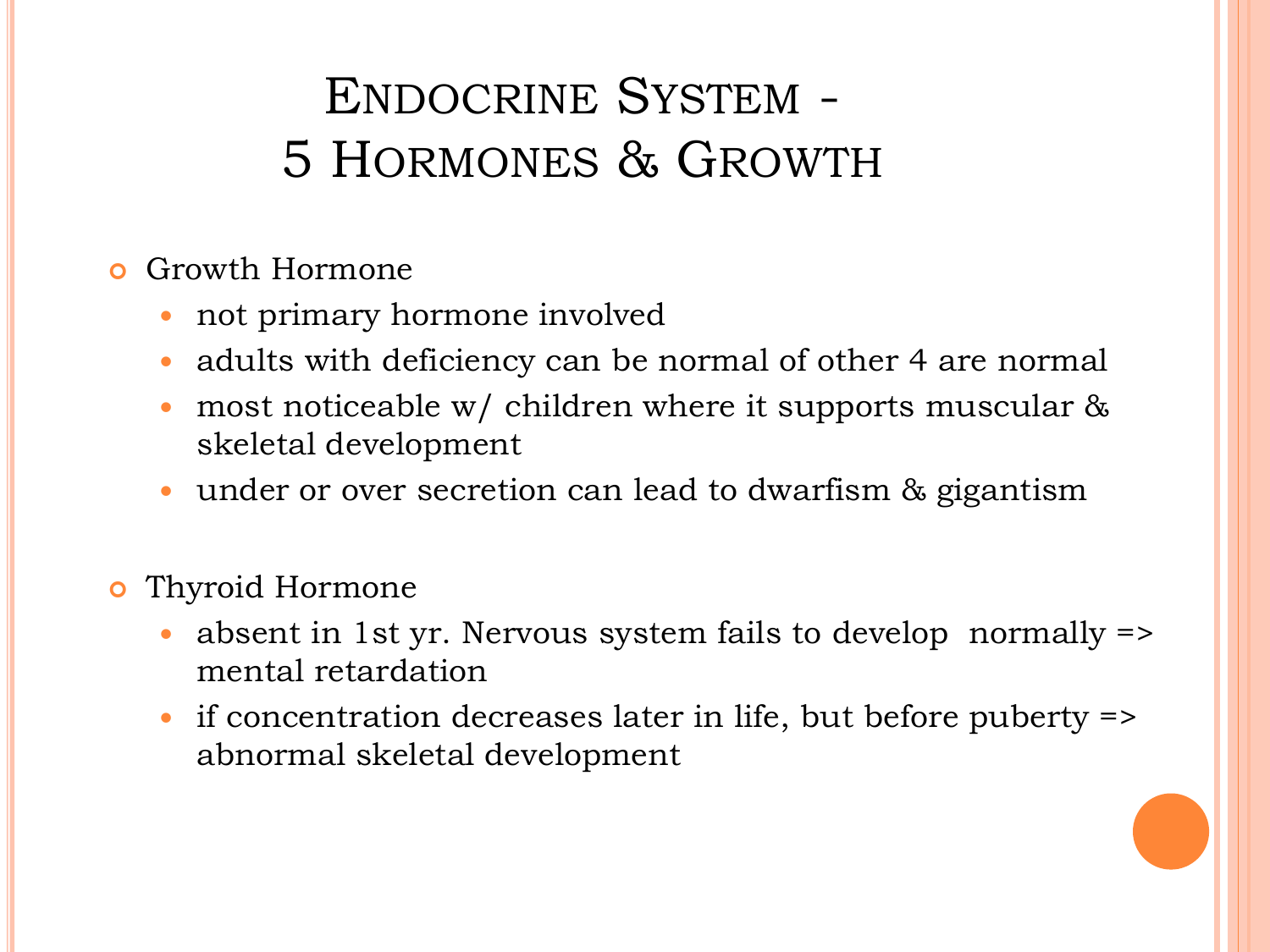## ENDOCRINE SYSTEM - 5 HORMONES & GROWTH CONT.

- **o** Insulin
	- w/o it passage of glucose & amino acids across cell membranes will decrease or be eliminated
- Parathyroid Hormone
	- maintains normal calcium levels in circulation, required for normal bone growth
- **o** Gonad Hormone
	- sexual hormones change skeletal proportions & trigger development of secondary sexual characteristics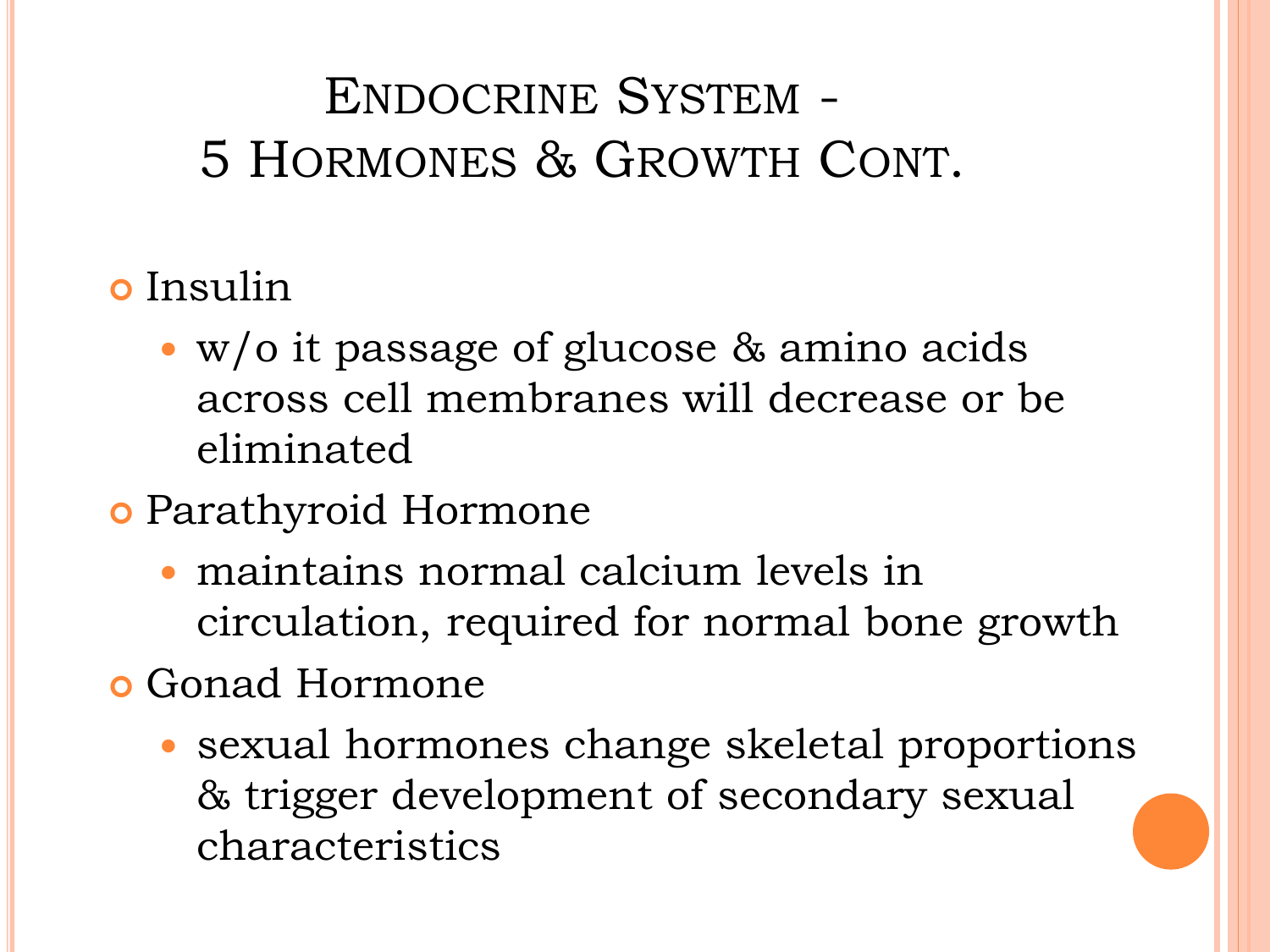## ENDOCRINE SYSTEM - HORMONES & BEHAVIOR

- Sexual hormones cause more aggression and assertiveness
- With adults changes in the mixture of hormones effect:
	- intellectual capabilities
	- memory
	- learning
	- emotional states
- \*Hormones are being used as supplements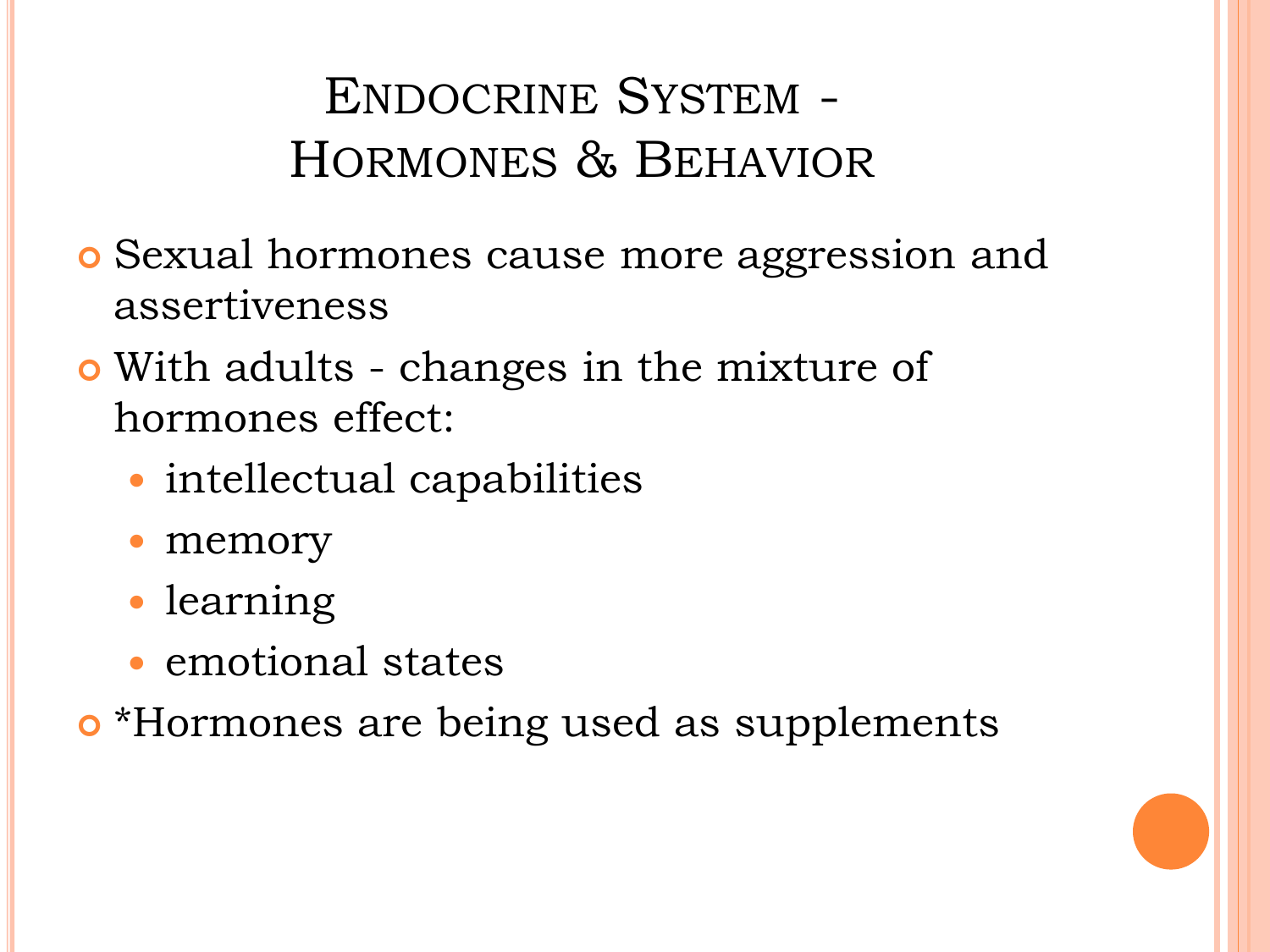#### CIRCULATORY SYSTEM

- Two Circuits pulmonary & systemic
- **o** Each circuit of blood begins & ends at heart
- **o** Arteries bring oxygenated blood to tissues & organs
- Veins bring back waste products to heart to be filtered
- during exercise the demand for oxygen increases
	- blood flow to heart may increase up to 9X's more than at rest
- When using specific body part, heart sends more oxygenated blood to that area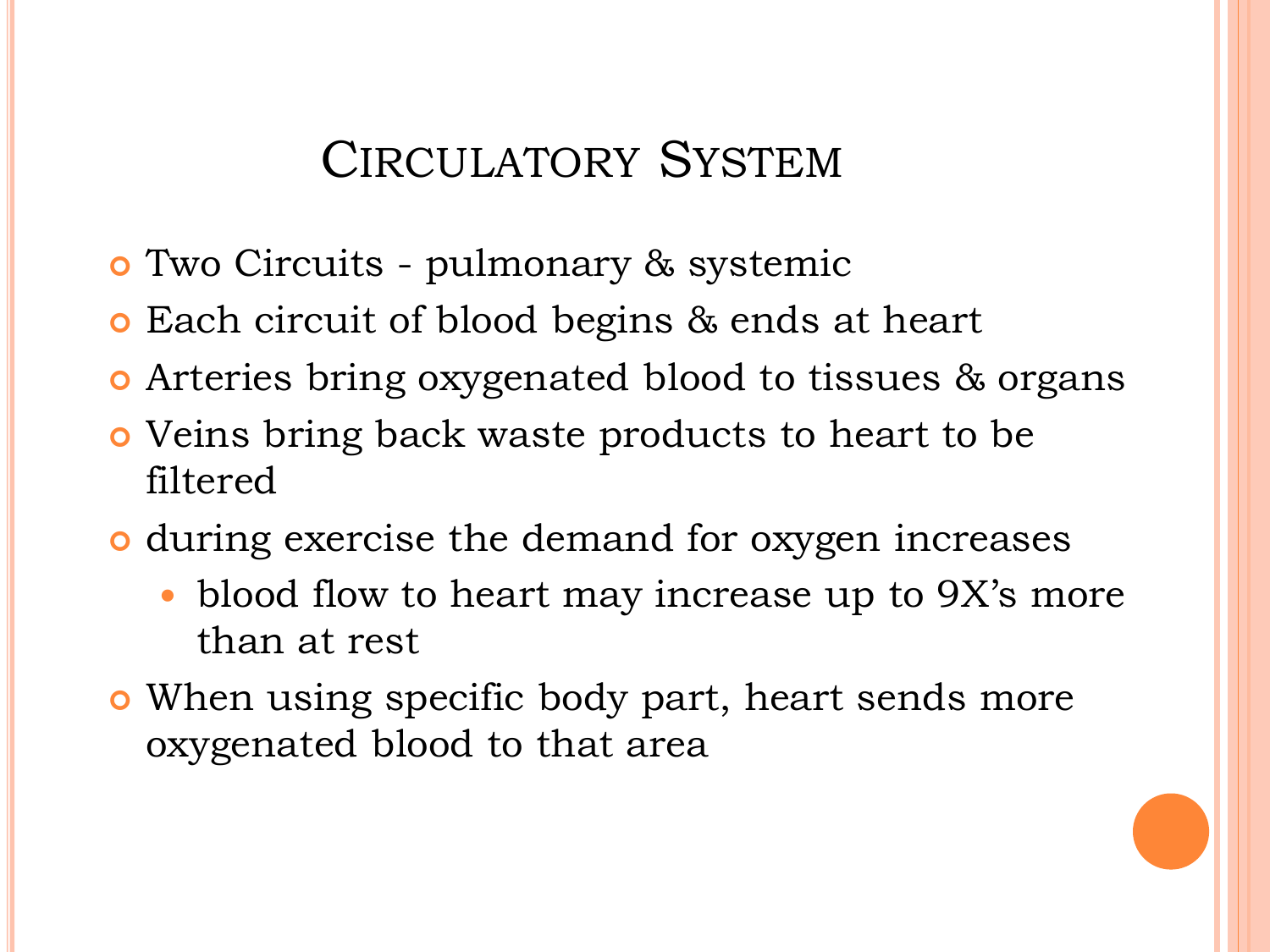#### LYMPHATIC SYSTEM

- Lymphocytes are the dominant cells
- Lymphocytes help us to resist or overcome infection & disease
- Lymphocytes are produced & stored in lymphatic organs
- Lymphatic vessels empty into two collecting ducts, each receiving from designated areas of the body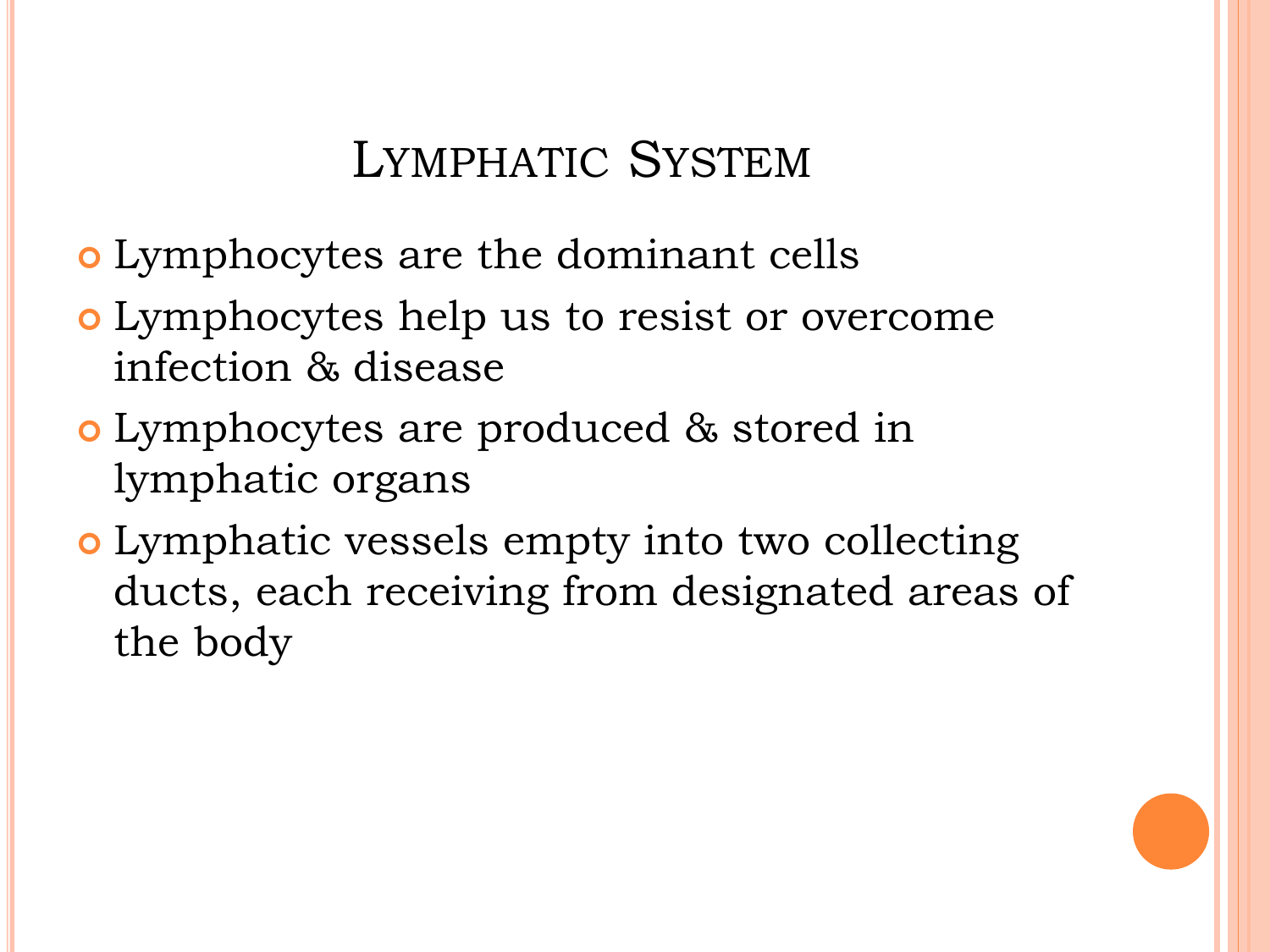LYMPHATIC SYSTEM - **COMPONENTS** 

- Lymphatic Vessels
	- begin in tissues & end at the connection to the venous system
- Lymph Fluid
	- flows through vessels, resembles plasma
- Lymphoid Organs
	- connected to vessels & contain large #'s of lymphocytes (Lymph nodes, spleen, thymus)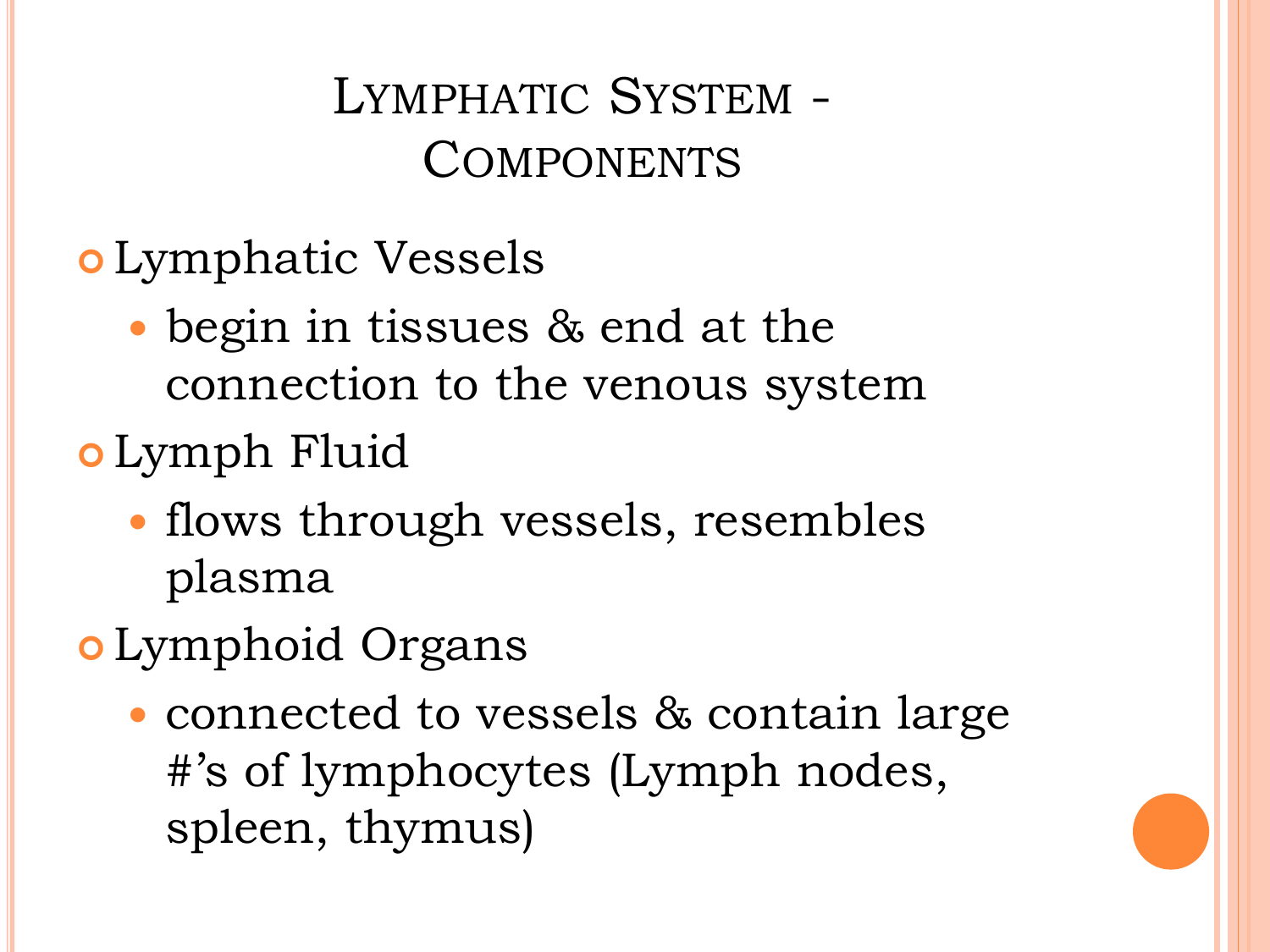## LYMPHATIC SYSTEM - FUNCTIONS

- Production, maintenance, & distribution of lymphocytes
- Return of fluid & solutes from peripheral tissues to the blood
	- maintains normal blood volume
- Distribution of hormones, nutrients, & waste products from tissues of origin to the general circulation
	- substances unable to enter blood stream directly may do so through lymphatic vessels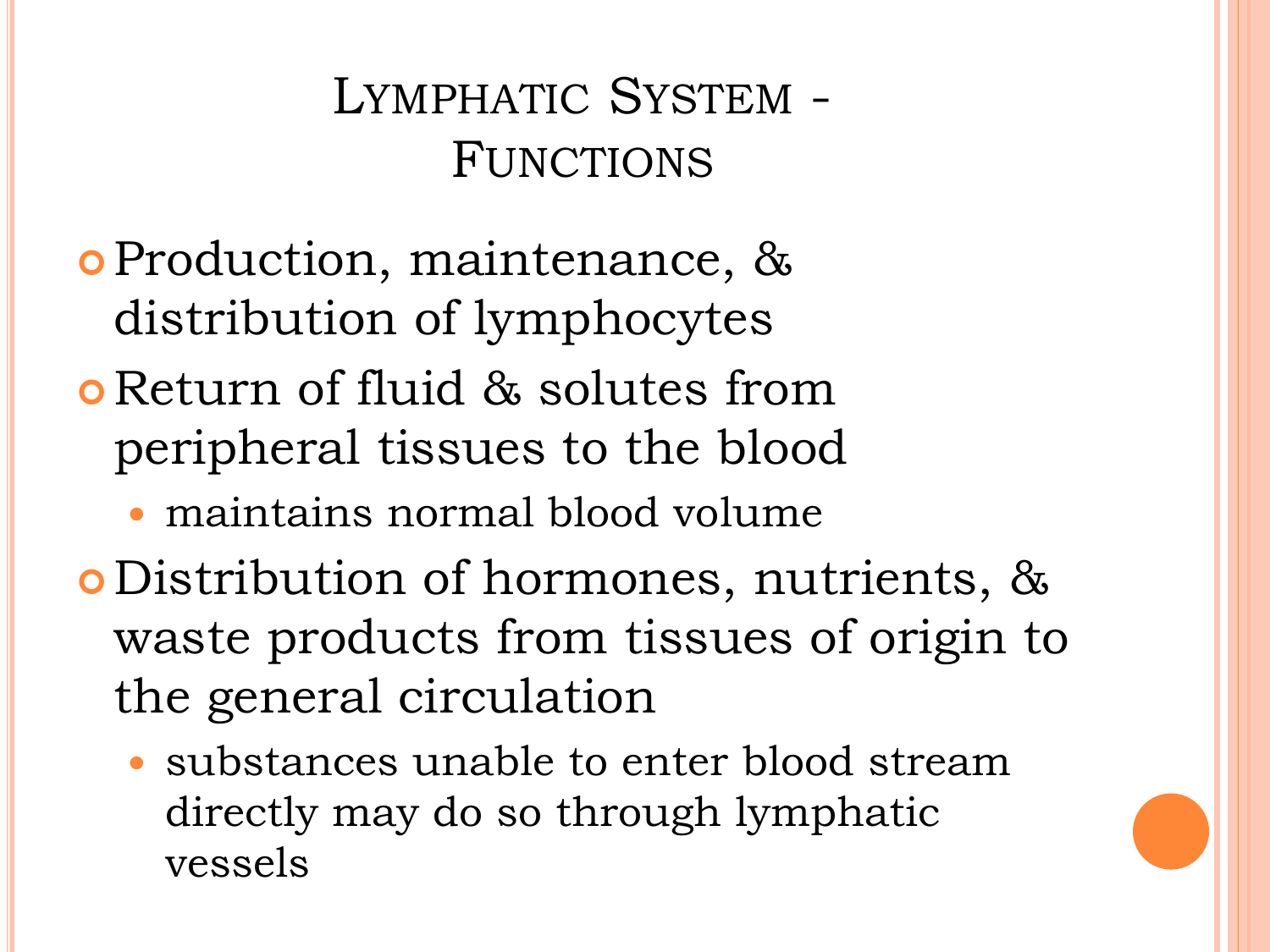#### RESPIRATORY SYSTEM

**o**Nose **o**Nasal Cavity **o**Sinuses Pharynx (throat) Larynx (voice box) **o**Trachea (wind pipe) Bronchi & Bronchioles (passage ways) Alveoli (exchange surfaces)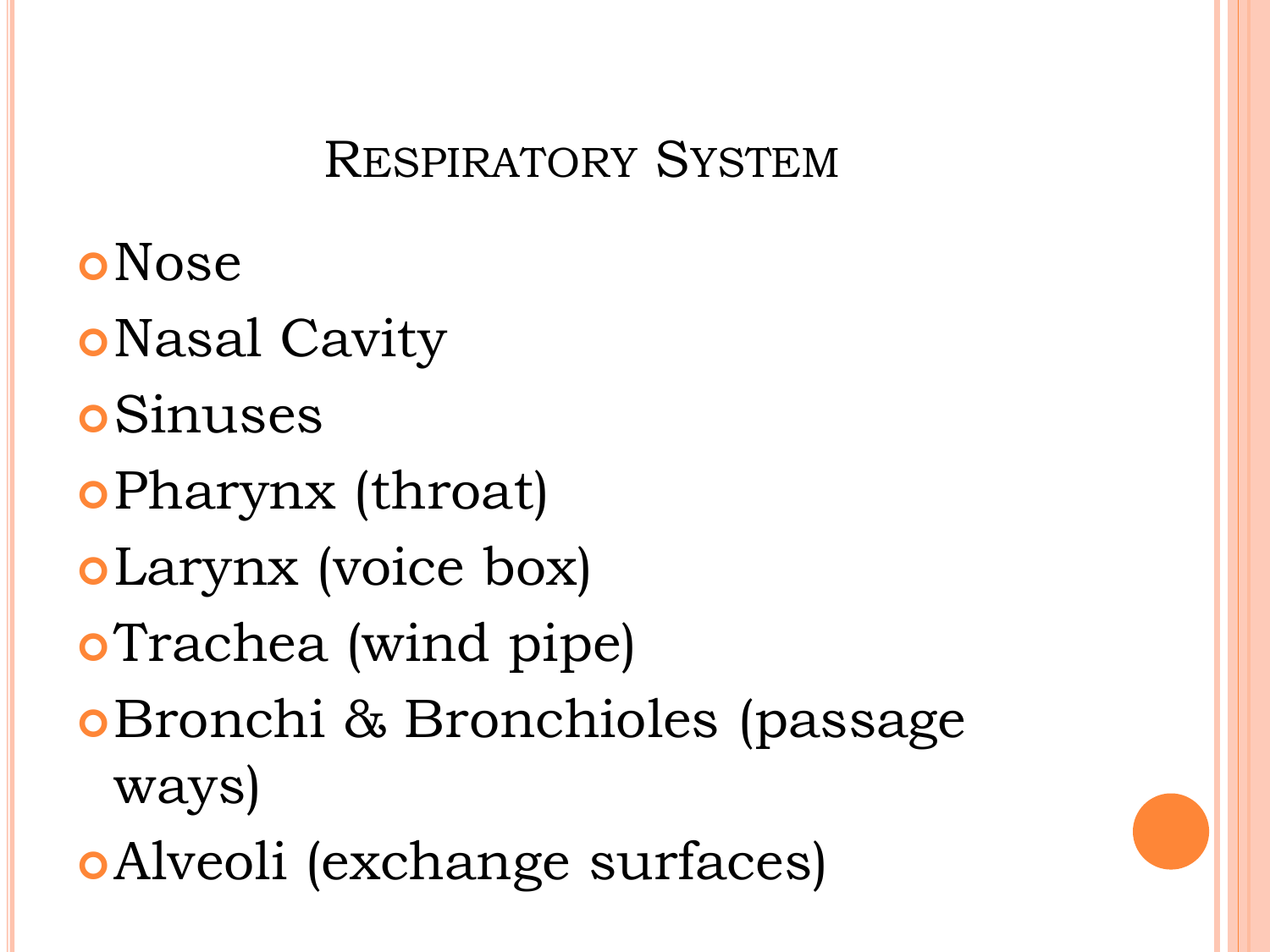RESPIRATORY SYSTEM CONT.

- Aerobic Respiration
	- requires oxygen & produces carbon dioxide
- o There are respiratory exchange surfaces in the lungs
	- gets oxygen to the blood
- Blood carries oxygen from the lungs to the peripheral tissues
- Blood carries carbon dioxide from peripheral tissues to the lungs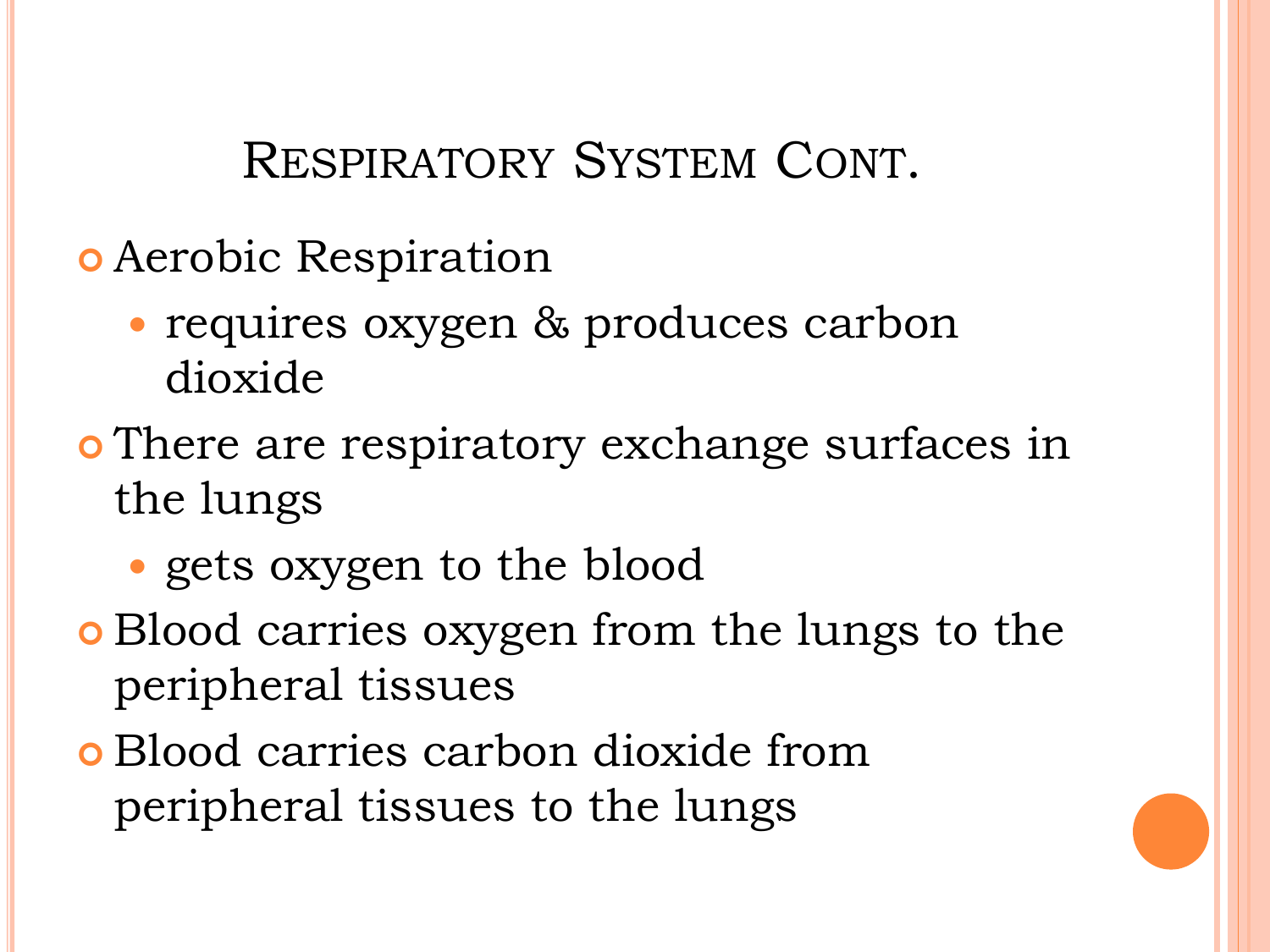## RESPIRATORY SYSTEM - 4 FUNCTIONS

- Moves air to & from the gas-exchange surfaces where diffusion can occur between air & circulating blood
- Provides defenses against pathogenic invasion
- Permits vocal communication
- **o** Helps control body fluid pH
- **o** \*\*Respiration Cycle

single inhalation and exhalation

**o** \*\*respiration rate - between 12-20 beats per min.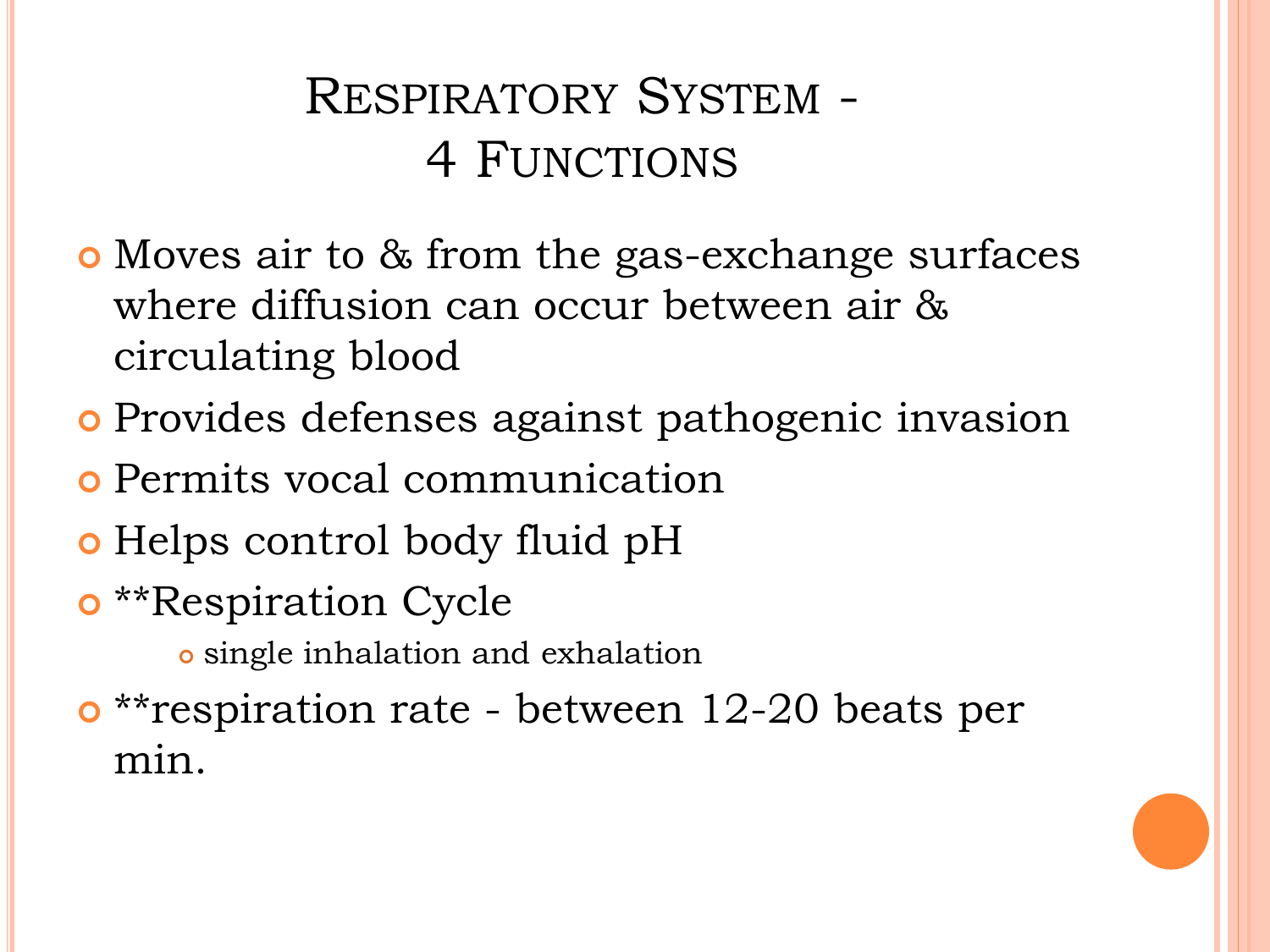#### DIGESTIVE SYSTEM

#### Anus

- \*Digestive tract lining protects surrounding tissues from:
	- corrosive effects of acids & enzymes; pathogens that are either swallowed with food or residing inside the digestive tract
- o Oral Cavity
- Pharynx
- **o** Esophagus
- Stomach
- Small Intestine
- Large Intestine
- Rectum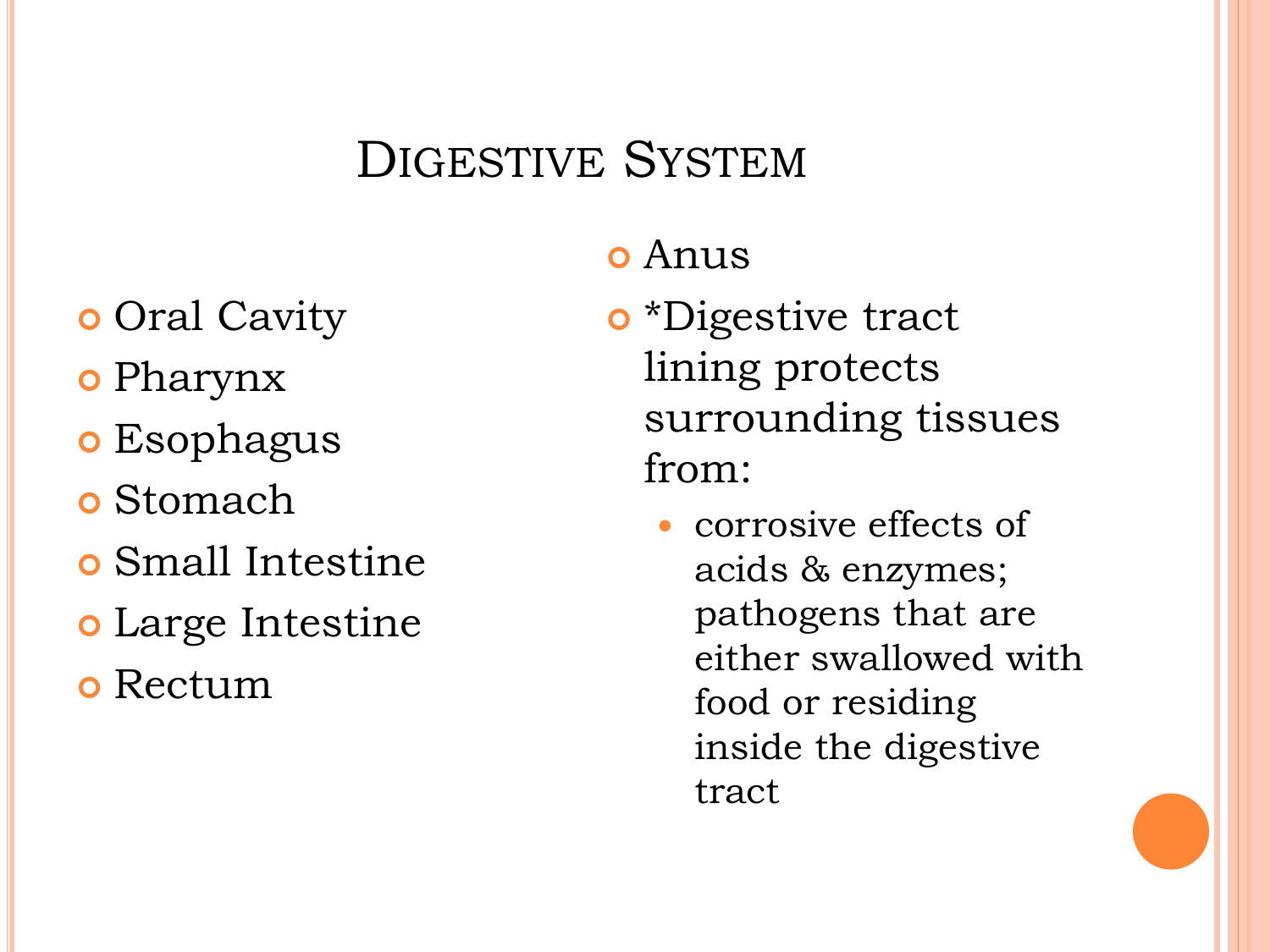## DIGESTIVE SYSTEM - 6 STEPS

- **o** Ingestion
	- when food enters digestive tract through mouth
- Mechanical Processing
	- physical breakdown of food
- **o** Digestion
	- chemical breakdown of food
- **o** Secretion
	- releases water, acids, enzymes, & buffers to aid digestion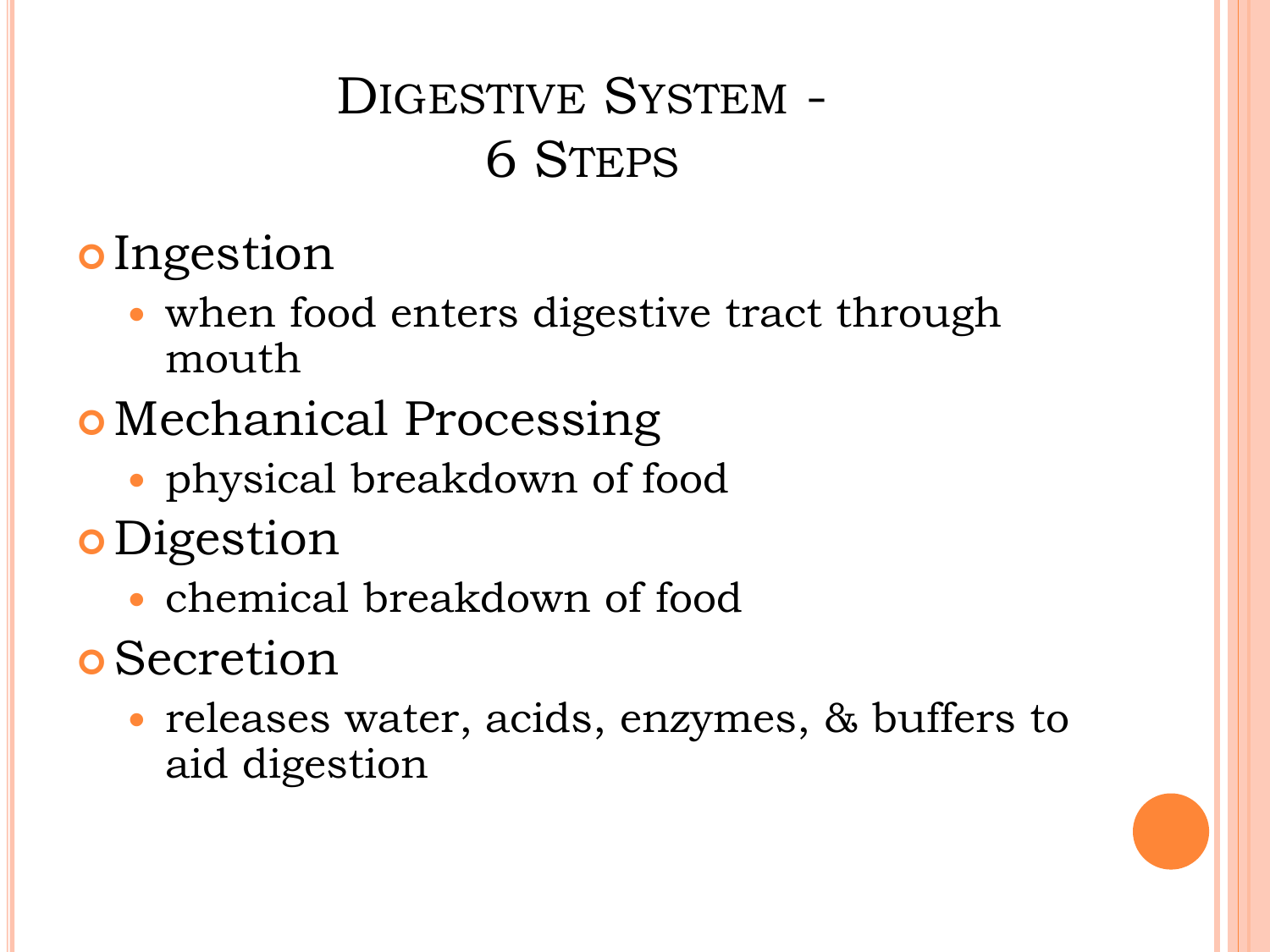## DIGESTIVE SYSTEM - 6 STEPS CONT.

#### Absorption

- movement of small molecules, electrolytes, vitamins, & water cross digestive epithelium to interstitial fluid of the digestive tract
- **o** Excretion
	- elimination of waste products from the body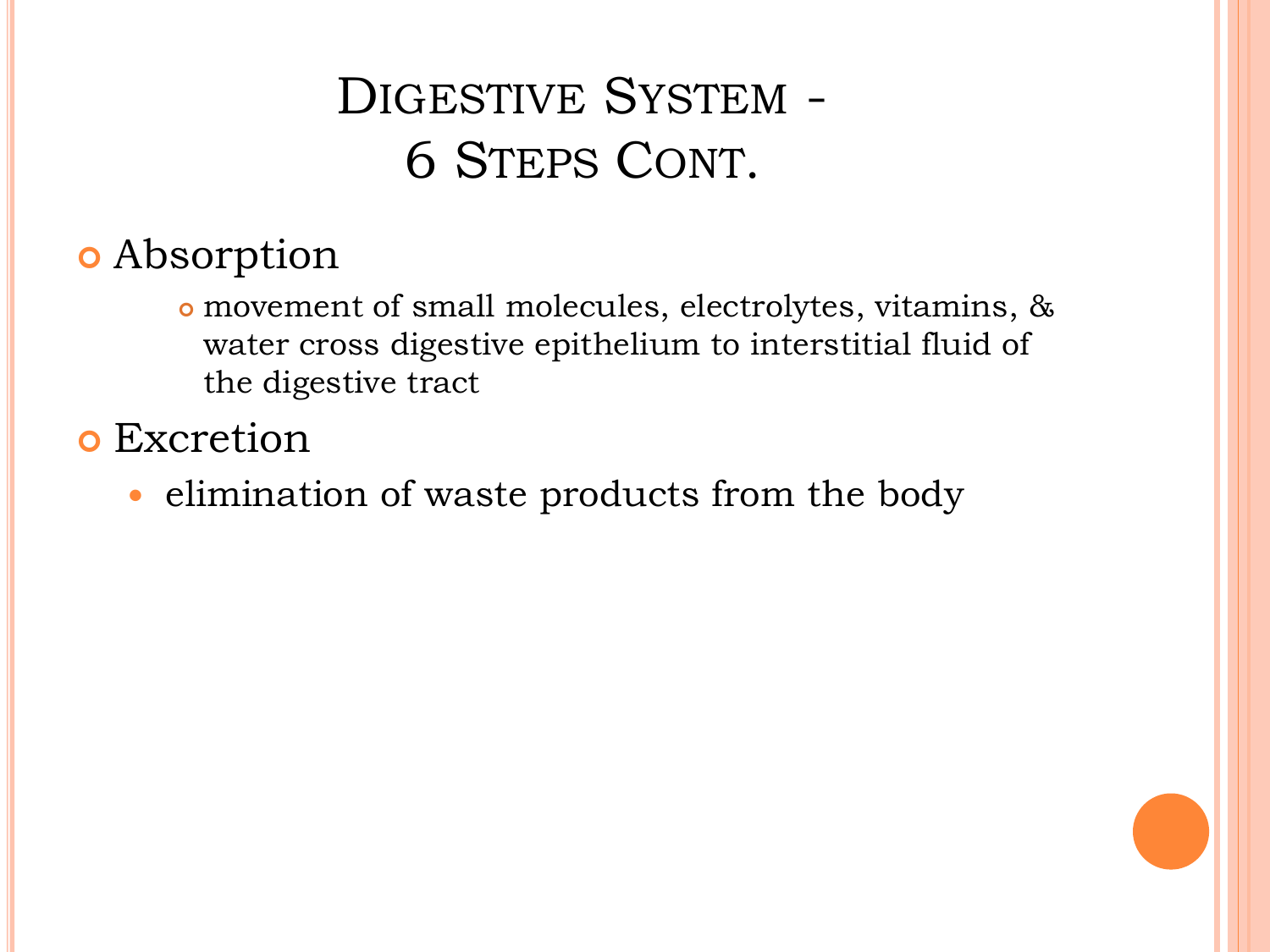## DIGESTIVE SYSTEM - OTHER INVOLVED ORGANS

- Pancreas
	- produces digestive enzymes & buffers
	- located in the upper left quadrant (mono)
- Liver
	- metabolic & hematological regulation & bile production
	- located in the upper right quadrant (hepatitis)
- Gallbladder
	- bile storage & modification
	- located on the back side of the liver (gall stones)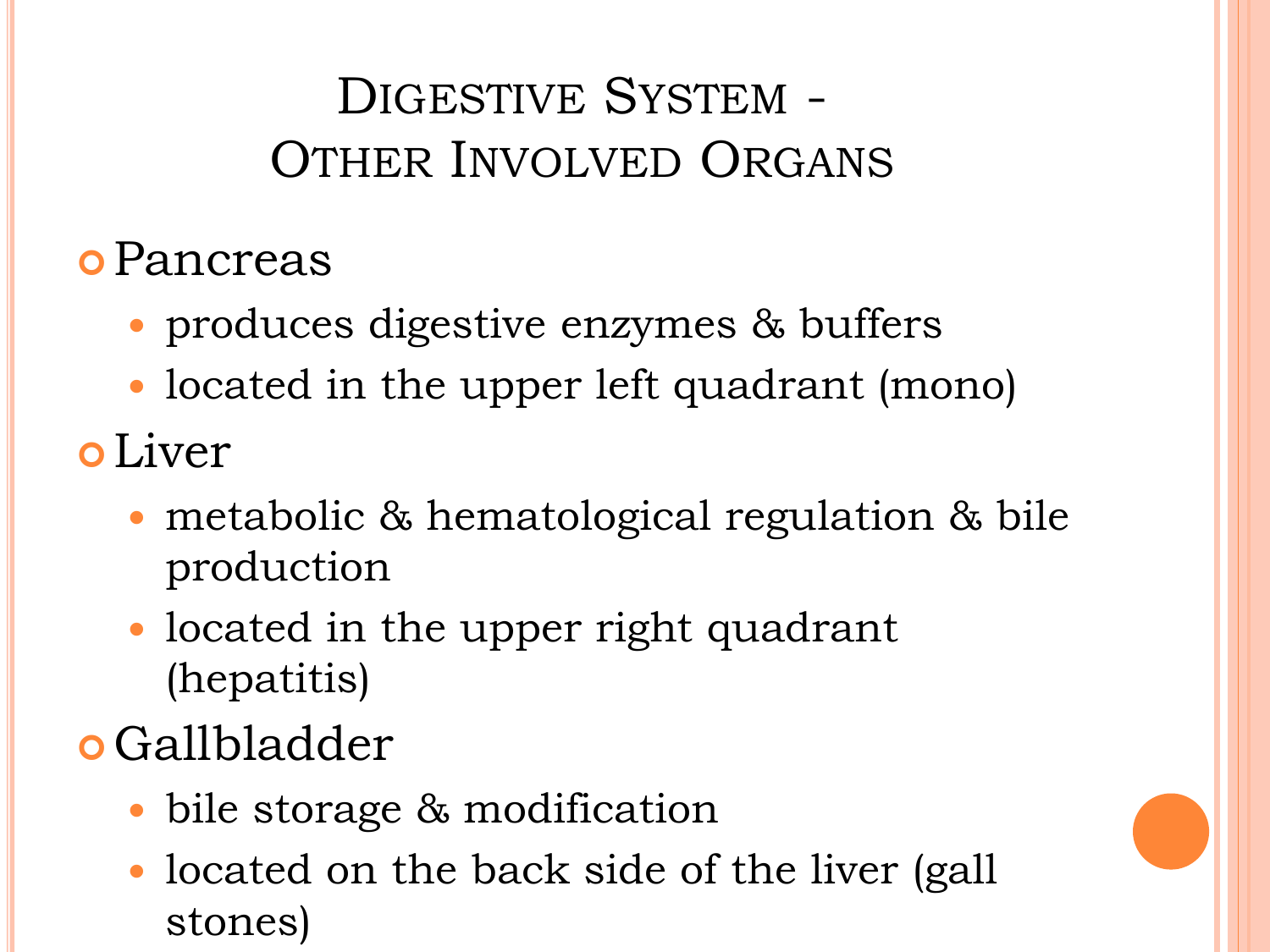### URINARY SYSTEM

- Two Kidneys
- Two Ureters
- Urinary Bladder
- Urethra
- **o** \*Removes most of organic waste from the blood & excretes it via urine which is produced by the kidneys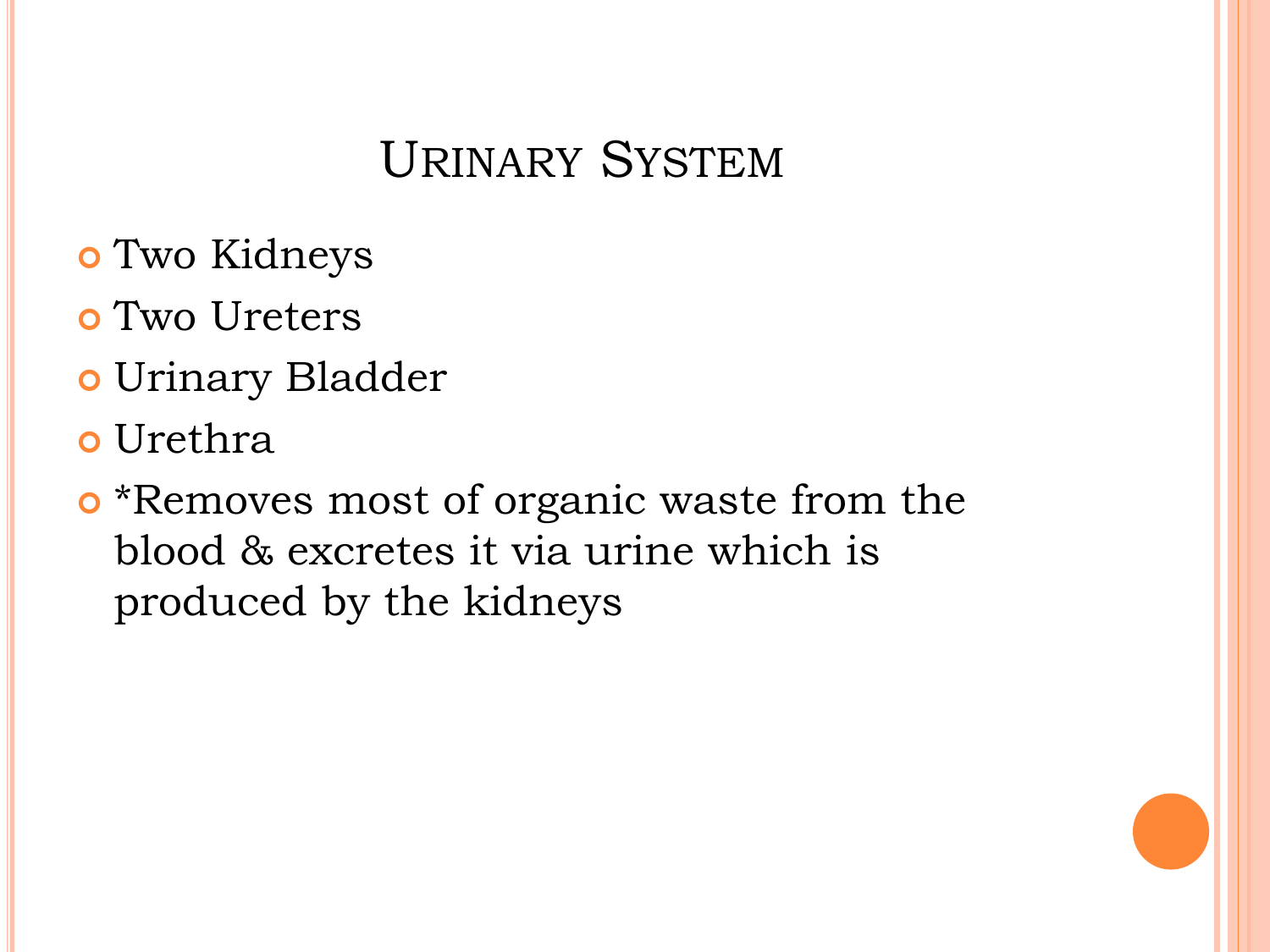## URINARY SYSTEM - 4 FUNCTIONS

- Regulating blood volume & blood pressure
	- by adjusting volume of water in urine & releasing hormones
- Regulating plasma concentrations of sodium, potassium, chloride, & other ions
	- controls quantities lost in urine
- Stabilizing blood pH
	- controls loss of hydrogen ions & bicarbonate ions in urine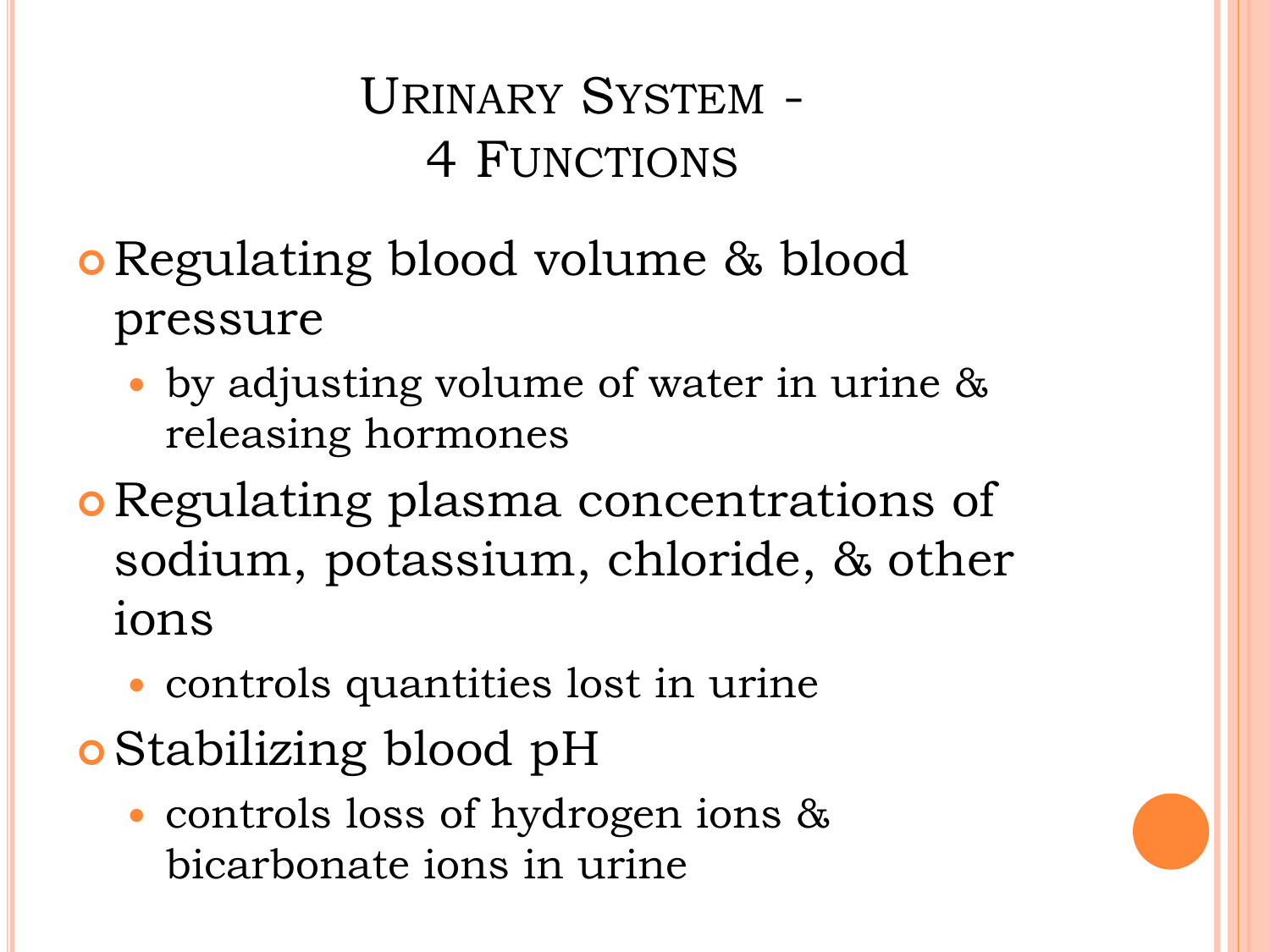## URINARY SYSTEM - 4 FUNCTIONS

- Conserving valuable nutrients (glucose & amino acids)
	- by preventing excretion in the urine while excreting waste products
- \*\*as related to sport pH levels (normal 7.35- 7.45)
	- increased concentration=> dehydration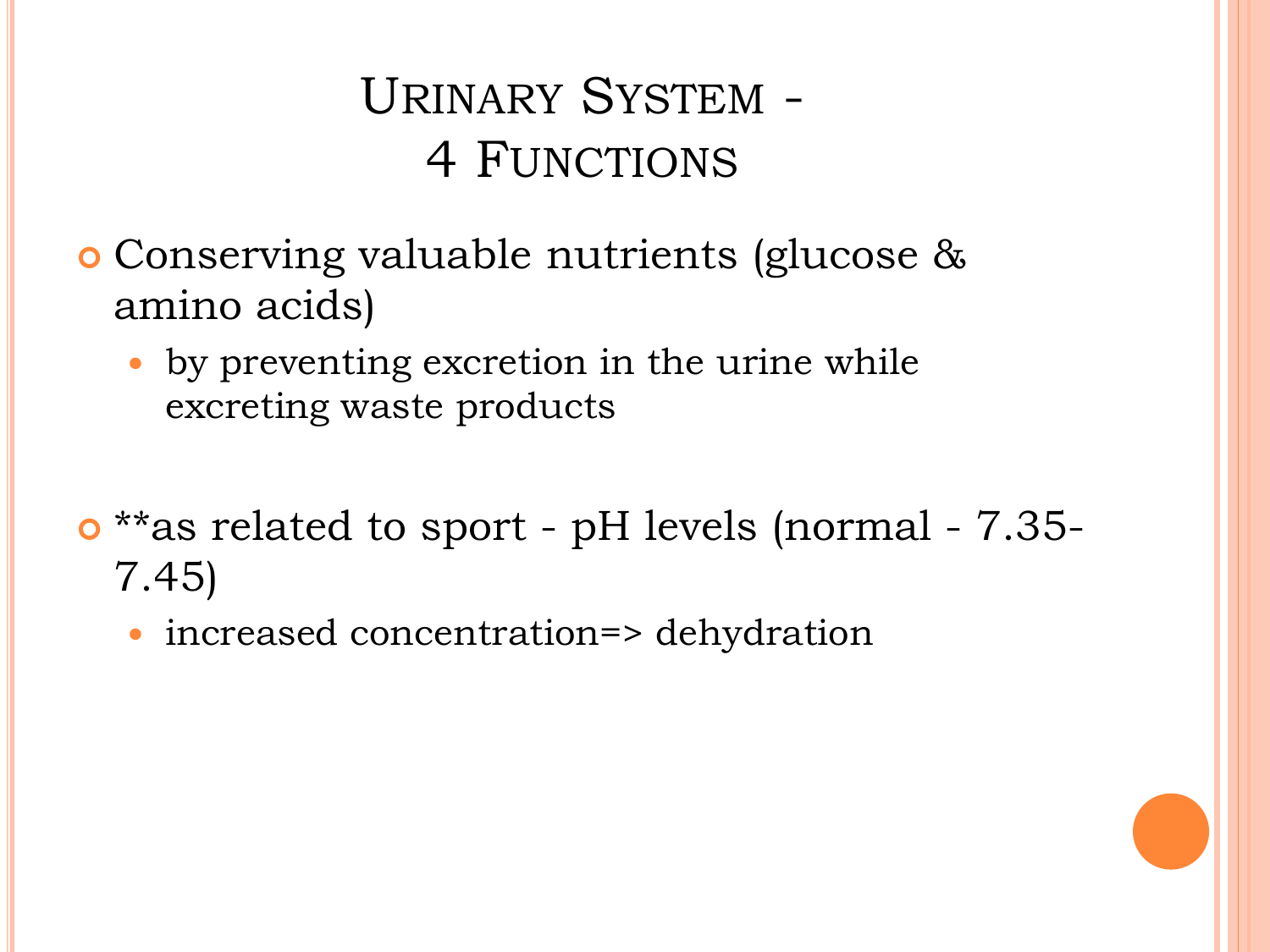#### REPRODUCTIVE SYSTEM

- Produces, stores, nourishes, & transports male & female reproduction cells called gametes
- Sexual hormones are being used as supplements
- Possible problems in sport
	- males being hit in the external genitalia
	- ammenorrhea